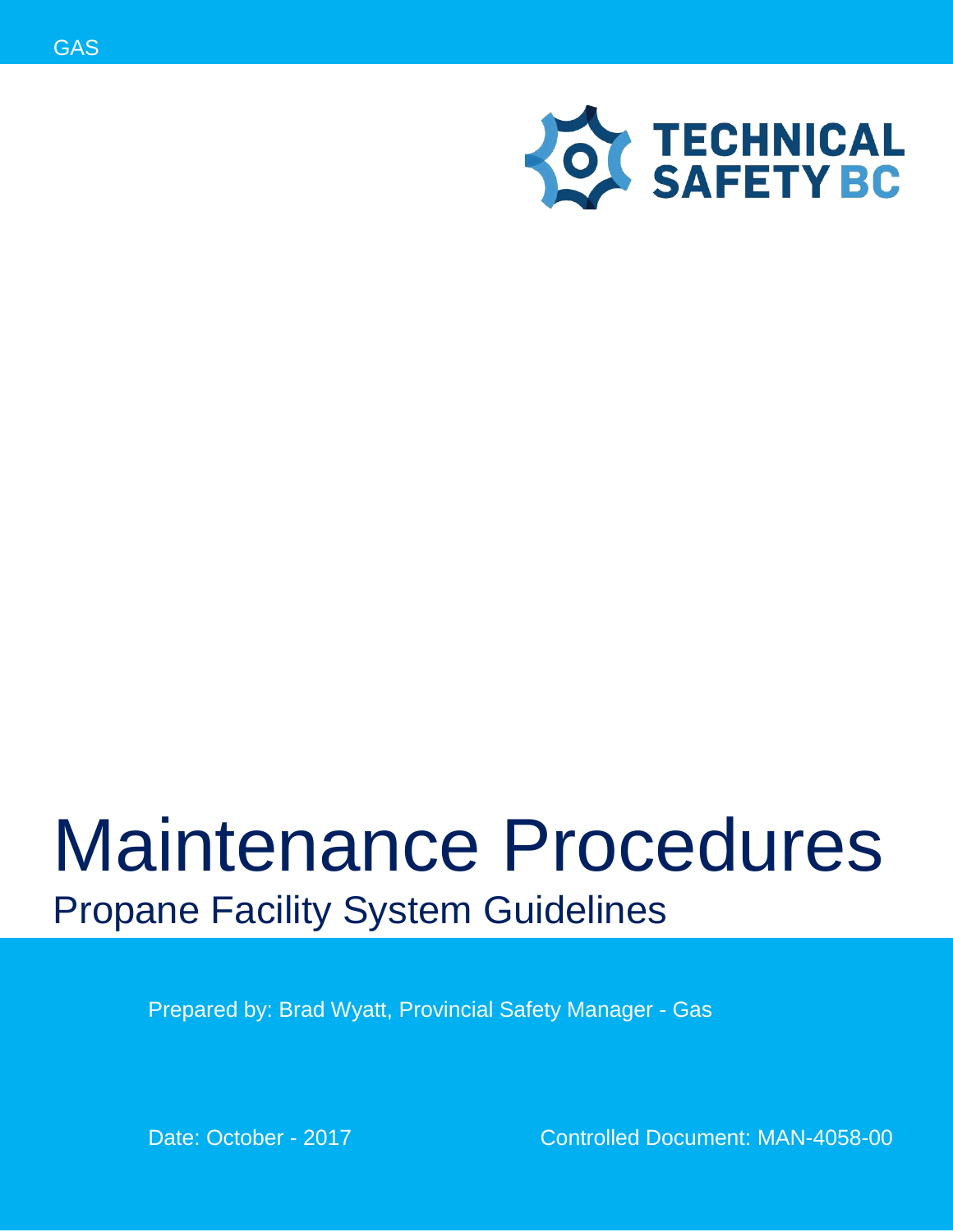## **Contents**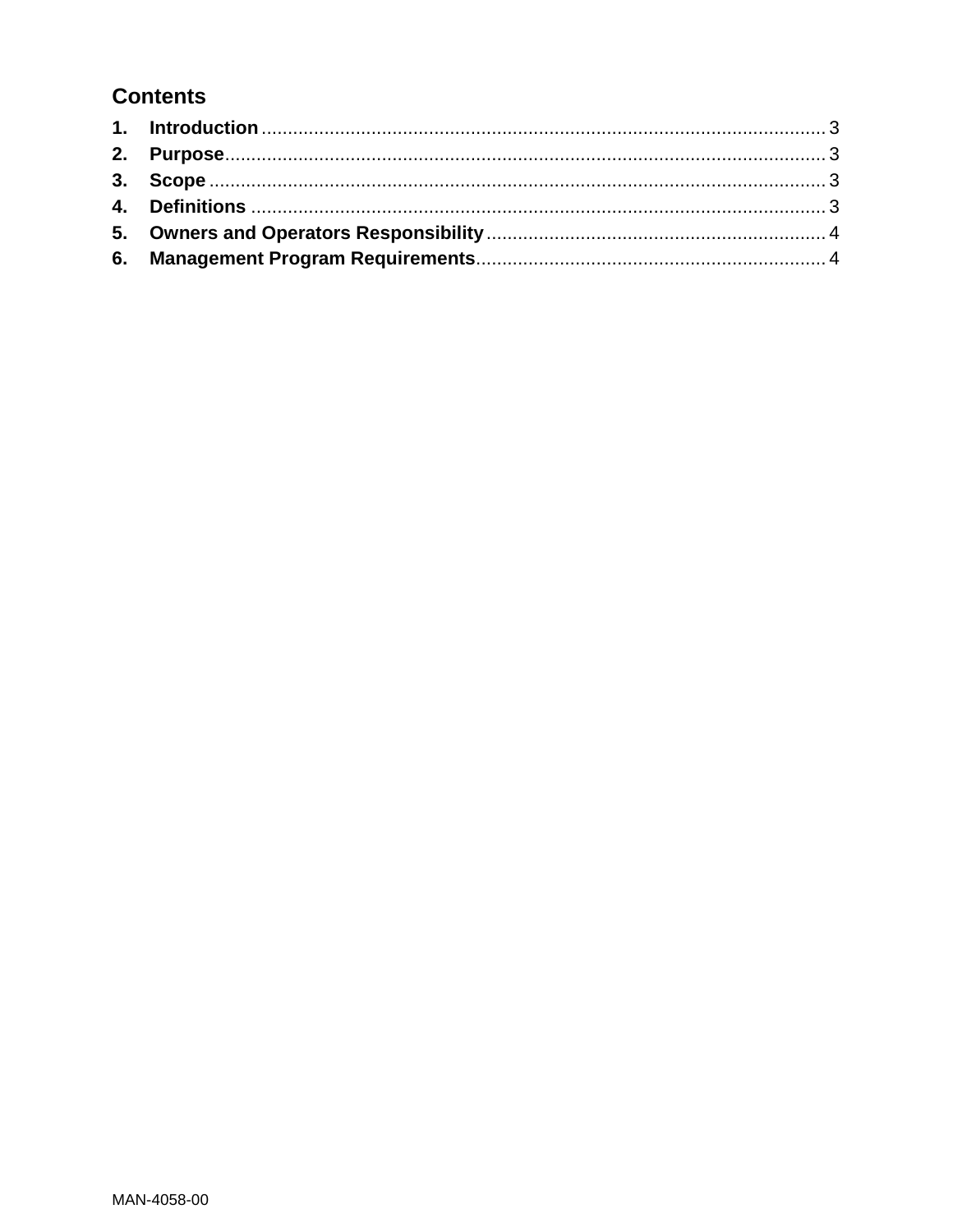#### <span id="page-2-0"></span>**1. Introduction**

New requirements for the establishment of procedures for operations and maintenance of propane equipment were introduced in CSA B149.2-15 Propane Storage and Handling Code. Owners of propane facilities must develop and document operating procedures for day to day operation, emergency procedures, and maintenance procedures including testing, inspection, monitoring and repair of facility propane equipment.

#### <span id="page-2-1"></span>**2. Purpose**

The purpose of this manual is to provide facility owners and operators guidance and basic information to conform to Technical Safety BC's requirements for the development, implementation and documentation of an operations and maintenance program which meets the intent and requirements for CSA B149.2-15 Clause 7.22 Operations and Maintenance Procedures.

#### <span id="page-2-2"></span>**3. Scope**

The requirements for operations and maintenance procedures apply to the following propane facilities within the jurisdiction of the Gas Safety Regulation:

- tank systems
- $\bullet$  filling plants,
- container refill centers
- **•** dispensing systems
- vaporizers and tank heaters
- other equipment where liquid propane is piped to a process

#### <span id="page-2-3"></span>**4. Definitions**

**Competency** - the demonstrated ability to apply training, experience and knowledge in the execution of duties

**Container refill centers** – a facility, including a building, consisting of propane storage containers, piping and dispensing systems where liquid propane is transferred to containers

**Dispensing systems** - a system, consisting of tank, pump and motor, propane dispenser, and associated piping, for the storage, metering, and dispensing of liquid propane into containers or vehicle fuel containers

**Filling plant** – a facility for the distribution of liquid propane consisting of propane storage tanks and equipment for the transfer of liquid propane to or from rail cars, tank trucks or dispensing to containers or vehicle fuel containers

**Tank heater** - a form of vaporizer used to apply heat either directly to a portion of the container surface in contact with propane liquid or indirectly by circulating propane liquid from the container to the device and then back to the container

**Tank system** - a container or assembly of containers designed and fabricated in accordance with CSA B51 for the storage of propane including underground tanks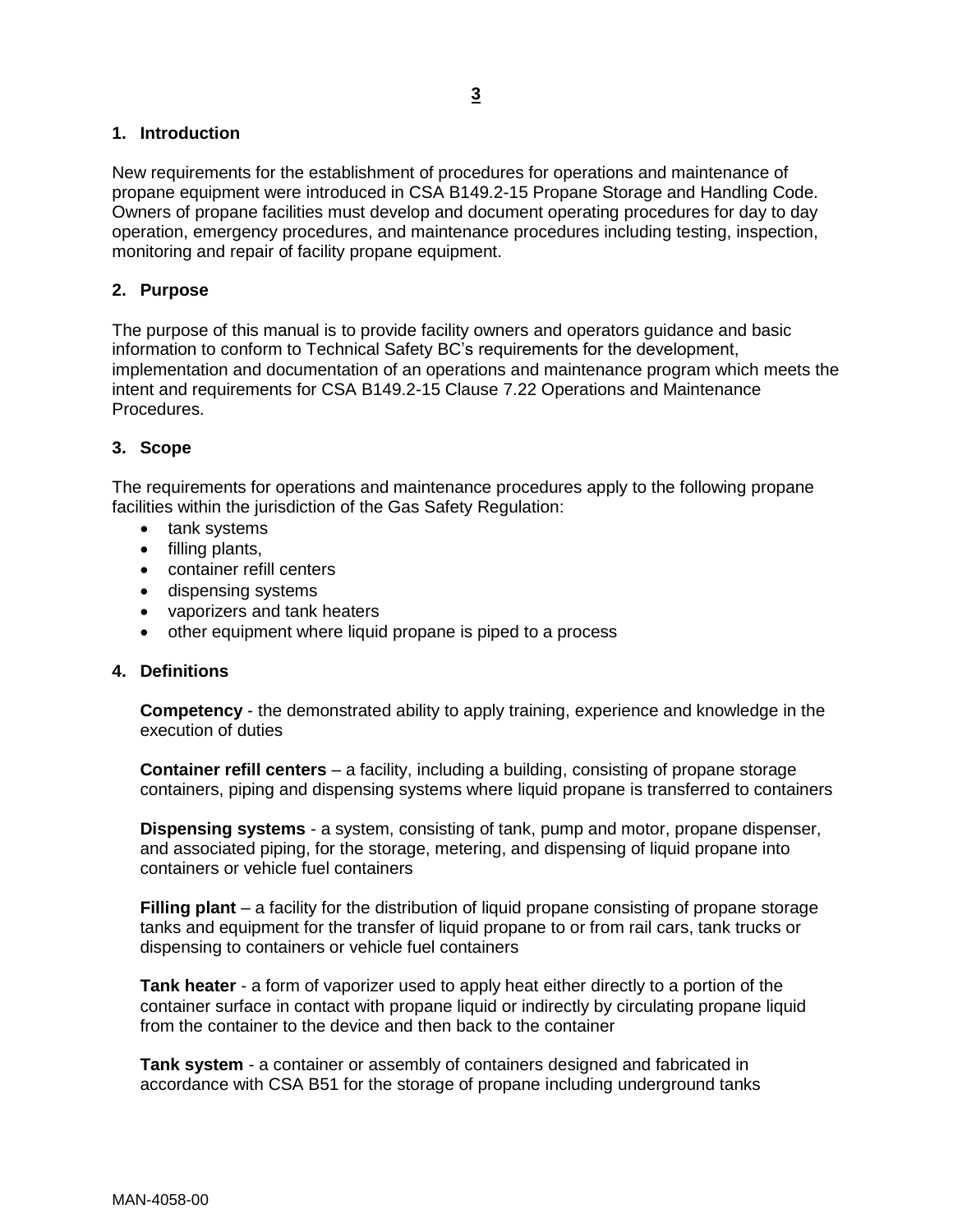**Vaporizer** - a device for converting liquid propane to vapour by means other than atmospheric heat transfer through the surface of the container.

#### <span id="page-3-0"></span>**5. Owners and Operators Responsibility**

Owners and operators of propane facilities shall develop and implement a management program that includes policies, processes and procedures for the operation and maintenance of the facility which:

- Comply with the *Safety Standards Act*, Safety Standards General Regulation, Gas Safety Regulation and CSA B149.2
- Set relevant company policies and performance objectives,
- Proactively identify hazards, evaluate risks, identify and implement risk mitigations measures, and conduct inspection, maintenance, and monitoring activities,
- Establish clear responsibilities and accountabilities,
- Provide sufficient trained and competent persons and other resources to manage the program and,
- Administer documentation, records reporting, evaluation and continual improvement.

#### <span id="page-3-1"></span>**6. Management Program Requirements**

The operation and maintenance management program shall incorporate the following facets and document the program's policies, processes and procedures in a program management manual. As a minimum, each organization shall address the required facets relative to the size and complicity of the facility. Organizations shall explain their intent, capability and applicability for each facet outlined in this section. Work may be subcontracted provided controls are clearly defined for maintaining full responsibility for compliance with the *Safety Standards Act*, Safety Standards General Regulation, Gas Safety Regulation and CSA B149.2 by the facility owner/operator.

The management program manual should incorporate the following general requirements:

- bound in a manner that allows for easy revisions and updating
- company logo or letterhead on each page
- typed name and date after a signature
- typed (handwriting not permitted)
- each page must be identified with a page number, total number of pages in the manual and manual revision number and date

The manual should provide clear and simple instructions on the facility owner's/operator's policies and procedures for the management program. The manual may be brief or detailed depending on the program requirements based on the size and complicity of the propane facility. Propane facilities in British Columbia, cover a broad range of installations from large filling plants with multiple propane storage tanks holding thousands of liters of propane and equipment for the transfer of liquid propane to or from rail cars, tank trucks to small commercial facilities consisting of a single tank, pump and propane dispenser for the storage, and dispensing of liquid propane into portable cylinders or motor vehicles.

The extent of a program needed to achieve an effective and practical operation and maintenance program will therefore vary considerably and will also depend on the equipment that is at the facility.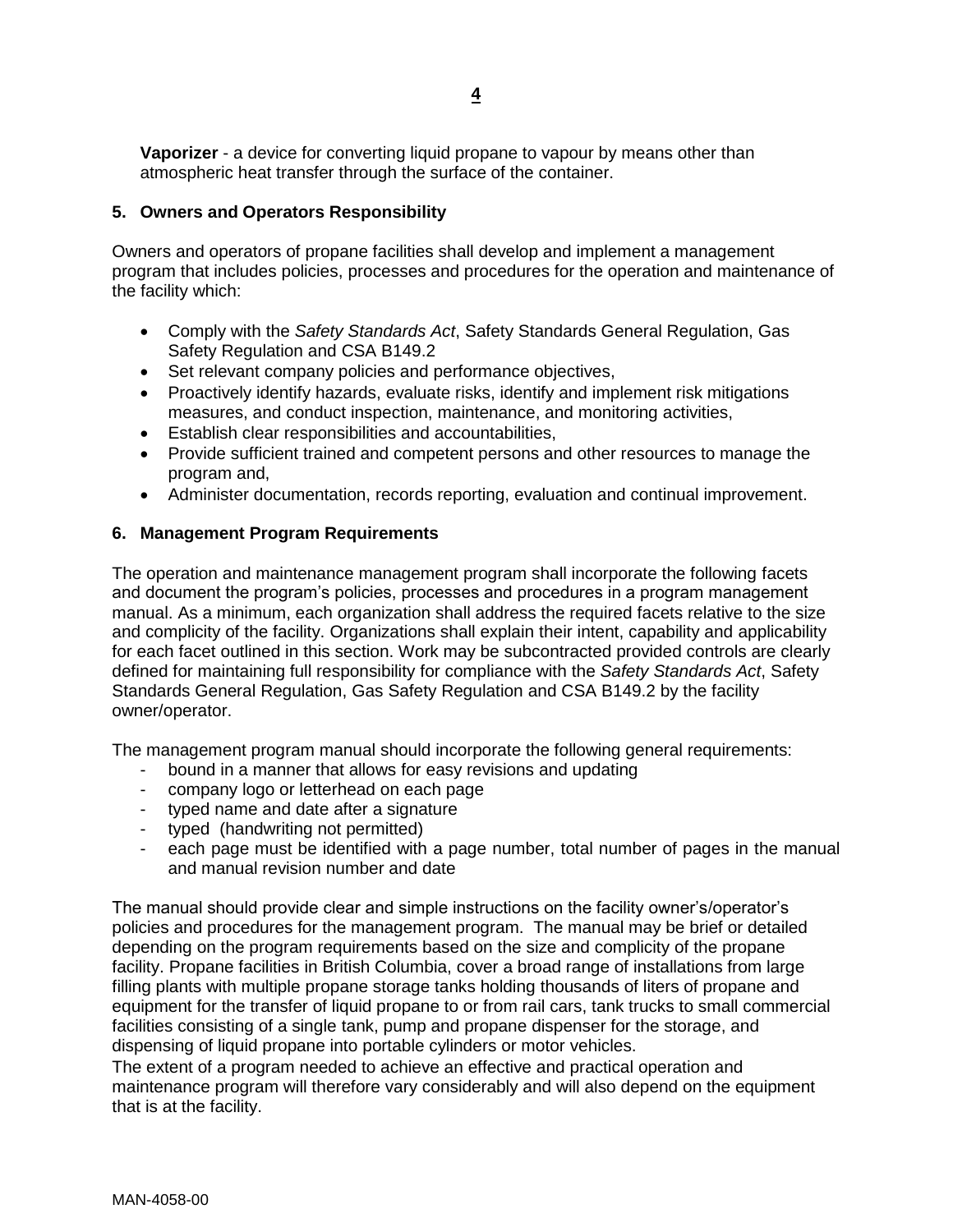The level of documentation detailed in should be appropriate for the size, scope, complexity, and level of risk for an operation and may range from a few paragraphs for small operations consisting of a small amount of equipment with a low level of risk through to several pages for large, complex facilities or operations with numerous types and large numbers of equipment with a much higher level of risk.

The following features are to be included in every manual:

- a) Title Page The name and complete address of the facility owner/operator, the facility location, the number assigned to each "controlled" copy, the name of the person or group a controlled copy is issued and the date of issue shall be included on the title page of the manual.
- b) Contents Page The manual should contain a page listing the contents of the manual by subject, reference number (if applicable), page number, and revision number of each document.
- c) Scope The manual shall clearly identify the facilities, equipment and processes managed under the management program. The manual shall specify if it applies to third-party operated facility assets and have controls to ensure that third parties are fulfilling any contractual agreements with respect to facility operation or maintenance. Any facilities or equipment covered by other operation or maintenance programs shall be identified. Existing operating or maintenance programs can be referenced by the manual and do not have to be included in the manual provided they are documented. The scope should state the types of operations, inspection, maintenance, repairs or alterations the manual includes.
- d) Statement of Authority and Responsibility A dated *Statement of Authority*, signed by the owner/operator or an authorized representative, shall be included in the manual.

Further, the *Statement of Authority* shall include:

- i) The owner's commitment to provide resources for implementing and continually improving the management program
- ii) A statement that all regulated work carried out the facility shall meet the requirements of the *Safety Standards Act*, General Regulation, Gas Safety Regulation CSA B149.2 and applicable codes or standards;
- iii) A statement that if there is a disagreement in the implementation of the program, the matter is to be referred for resolution to a designated position in the organization with the authority to resolve the matter;
- iv) The title of the individual who is responsible for the management of the program and that the position has the authority to carry out the responsibility. The individual assigned responsibility and accountability for the operation and maintenance program shall ensure that:
	- Processes and procedures are developed, documented and implemented to support the execution of all the key components of the operation and maintenance program,
	- A process is defined to identify and ensure conformance with changes to regulatory requirements and new editions of standards and codes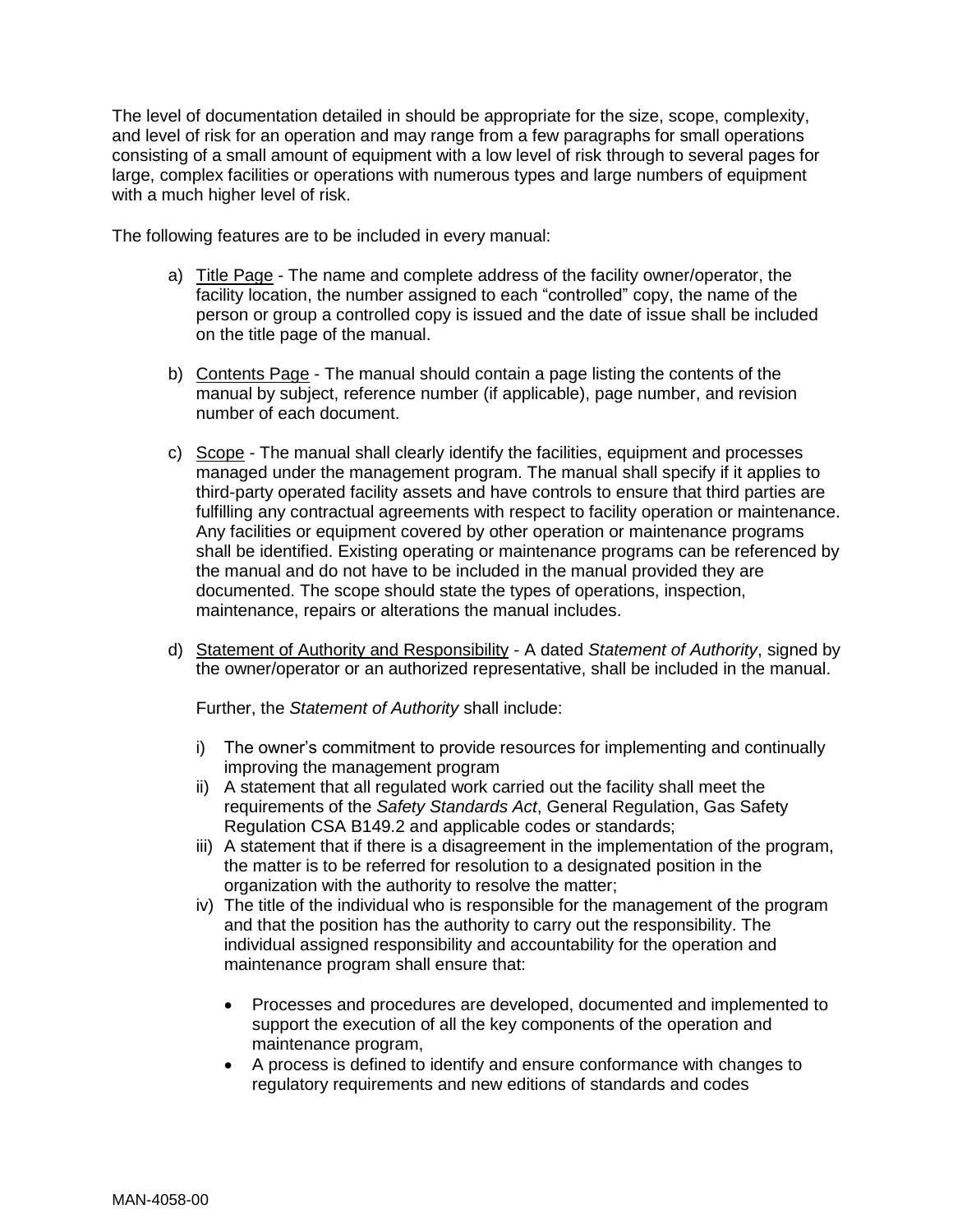- Resources (personnel and technical requirements) are planned and provided to develop, implement, and continually improve the operation and maintenance program
- e) Manual Control The manual shall include the necessary provisions for revising and issuing documents to keep the manual current. The title of the individual authorized to approve revisions shall be included in the manual. There shall be provisions for signatures of the authorized individuals responsible for making changes and approving changes or revisions. Any manual changes shall be approved prior to issuance of any revisions to the manual and implementation of the program changes.
- f) Organization An organizational chart shall be included in the manual. It shall include the title of the positions in all departments or divisions that perform functions that can affect the execution of the operation and maintenance program such as a facility's maintenance, operations, or engineering departments. It shall also show the relationship between each department and division.

The manual shall identify the title of those individuals responsible for preparation, implementation, or verification of the operation and maintenance program. The responsibilities shall be clearly defined and the individuals shall have the organizational freedom and authority to fulfill those responsibilities.

g) Training and Competency - The operation and maintenance management program shall establish, implement and maintain a process for developing competency requirements and enabling training of employees or contractors responsible for administrating and executing program activities, including operation, inspection, maintenance and repair. Training schedules and frequency must be maintained for all identified critical tasks. The procedures for the administration and maintenance of training records shall be documented in the manual.

The management program shall have a process for verifying that employees and other persons working with or on behalf of the owner are trained and competent to perform their duties in a safe manner. Where contractors are utilized for the maintenance of a facility, there must be a process to evaluate and select contractors on the basis of ability and qualifications to perform contracted duties. The evaluation process should include review of safety and environmental policies, procedures, past performance, ability and qualification check through audits, work-site inspections, and observations of performance as appropriate. There must also be a process in place to ensure that performance requirements and expectations are defined and communicated to the contractor. A process to monitor and assess a contractors' performance and ensure that identified deficiencies are resolved shall be developed.

Anyone performing regulated work on a gas system or gas equipment must hold a certificate of qualification which entitles them to carry out the work.

h) Document and Records Administration - The management program shall establish, implement and maintain a process for administering documents and records needed for the effective implementation of operation and maintenance activities including but not limited to design, construction, operation, maintenance, and decommissioning. The document and record administration process shall encompass creation, security, updating, retention, retrieval and deletion of all information and records. Records may be in electronic or paper-based format.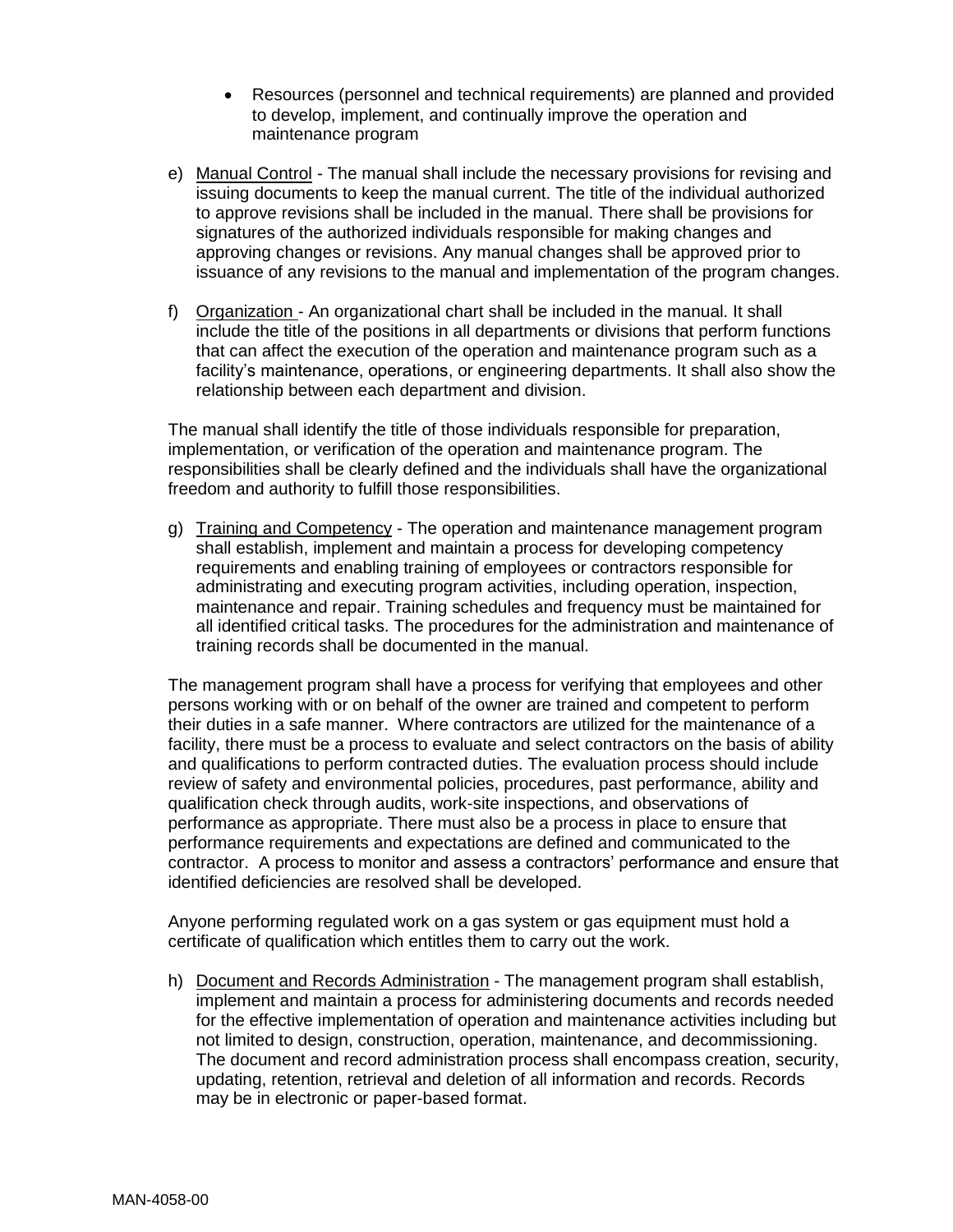Responsibilities for document approval shall be specified and shall identify appropriate controls to ensure that revisions and updates to procedural, process or other record documents are reviewed and approved.

The management processes for records shall address:

- Responsibilities and procedures for creating, gathering, updating, retaining, and deleting documents
- Records of past activities, events, changes, analyses and decisions
- An index describing the types, forms and locations of records
- Retention policy as required by regulations or codes and the owner's/operator's requirements.

As a minimum information related to location, construction, operating conditions, inspection, testing and maintenance and facility incidents shall be documented and maintained. Where records are incomplete due to change of ownership, asset transfers or other reasons, the management program shall have a process for ensuring safe operation and maintenance in the absence of these records and how the missing information is to be recovered.

i) Normal Operation Procedures - The management program shall include procedures for the safe operation of each facility. The commissioning of new or modified facilities, normal operations including shutdown, start-up, operating limits and alarm management shall be addressed. These procedures shall be appropriate to the size and complexity of the facility and eliminate, mitigate or control the identified hazards.

As minimum operation procedures shall address:

- i) product transfer and handling procedures including the evacuation of propane from containers and the purging of containers;
- ii) monitoring of essential functions and equipment;
- iii) housekeeping and site maintenance;
- iv) any manufacturer's operating instructions for equipment;
- v) isolation, deactivation and identification of equipment not in use;
- vi) maintaining clear spaces for access and housekeeping;
- vii) maintaining clearances for cylinder storage, tanks and setbacks around the facility;
- viii) personnel safety;
- ix) site signage and markings as required by codes
- x) personal protective equipment;
- xi) control of ignition sources;
- xii) grounding and bonding;
- xiii) control of access, security, and lock-up;
- xiv)vehicle movement and parking; and
- xv) operator training and experience.
- j) Emergency Procedures The management program shall develop and maintain an emergency response and preparedness plan which outlines the responses and procedures for when an incident that could cause an unintentional or uncontrolled release of propane or a potential safety or health hazard, such as a fire, explosion or chemical exposure occurs as identified by a hazard analysis.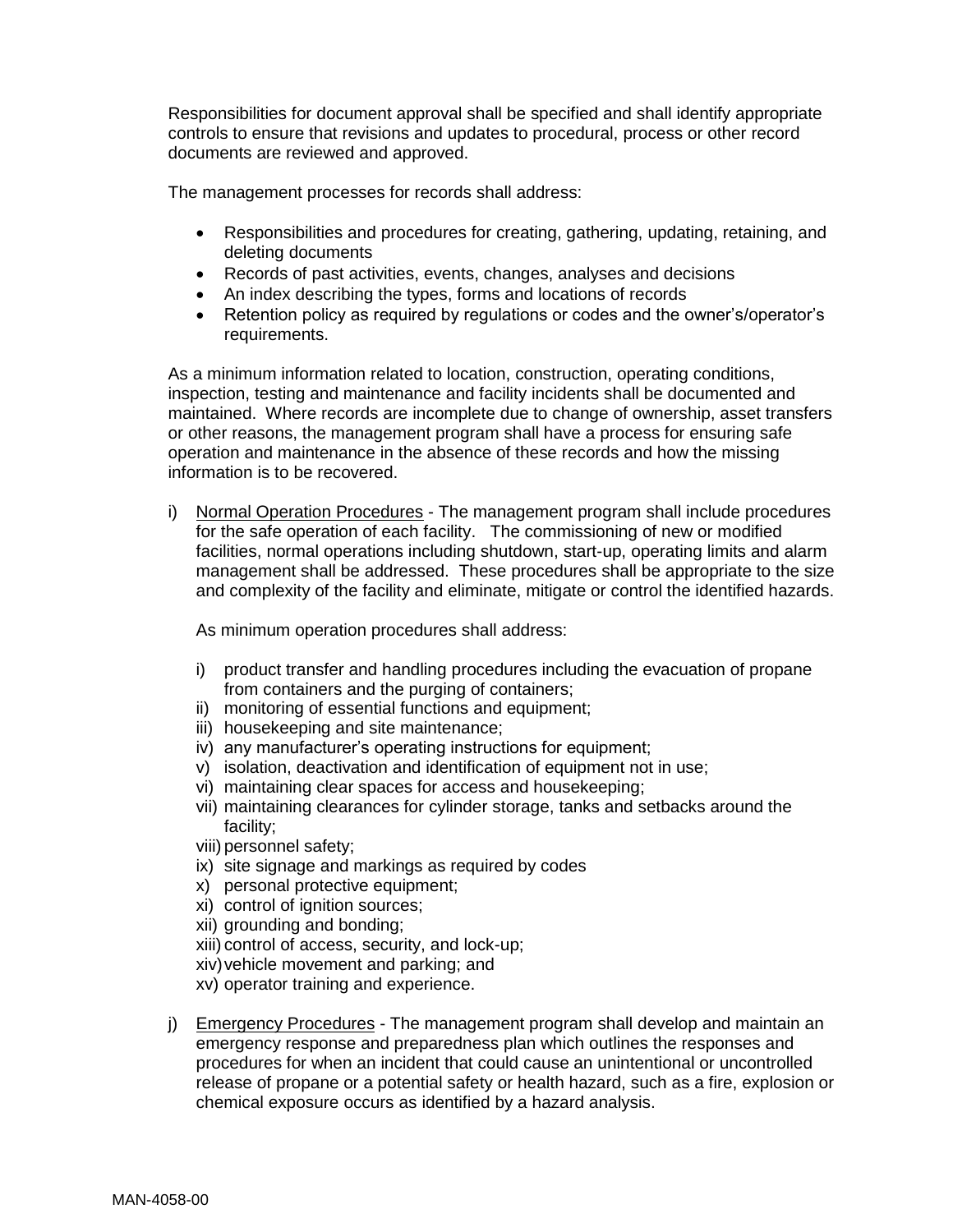This plan shall be designed to stop or mitigate the incidents such that the consequences are minimized. It should address both emergency actions of the facility operator and those of emergency responders from the municipality, township, or region as well as communications with the general public. The emergency plans for external responders are developed by the local emergency response providers, in consultation with the owner/operator.

The procedures in the emergency response plan shall be appropriate to the size and complexity of the facility and as a minimum address:

- i) evacuation from the danger area to a designated safe location when an emergency occurs
- ii) emergency escape routes, assembly points and shelter areas
- iii) responsibilities such as emergency response command, first aid, firefighting, evacuation wardens
- iv) emergency procedures to manage incidents including the use of emergency shut off devices, electrical isolation and fire suppression
- v) emergency response training for facility employees
- vi) contact information for facility emergency responders and other individuals who must be notified of an emergency situation
- vii) contact information for external emergency responders
- viii)facility data and contact information for external emergency responders and support agencies such as ambulance and police
- ix) information about chemical hazards and material data sheets
- x) site map (or site plan) that identifies the location of:
	- Fire protection systems
	- Emergency equipment
	- Indication of direction "north"
	- Off-site references to assist with facility orientation (e.g., adjacent roads)
	- Property lines
	- Fence lines
	- Gates for vehicles and personnel
	- Buildings and structures, identified by name and general function
	- Propane storage containers and their capacity
	- Propane transfer, loading and unloading facilities (including rail car or truck if applicable)
	- Site electrical system controls (i.e., switch gear, main panel, breaker box)
	- Emergency Shutoff Valves (location of valve and remote control device)
	- Fire monitoring, detection and suppression equipment, such as monitors, hydrants, sprinkler systems, fire extinguishers and other sources of water for emergency response
- k) Inspection and Monitoring The management program shall document and maintain inspection and monitoring procedures that are appropriate for the gas systems, equipment and storage containers in the facility. The procedures should be designed to ensure safe operation and to mitigate risks identified by the hazard analysis. Inspection and monitoring activities should follow relevant regulations, standards, codes and equipment manufacturer's instructions. These activities will from facility to facility depending on the type and complexity of the facility.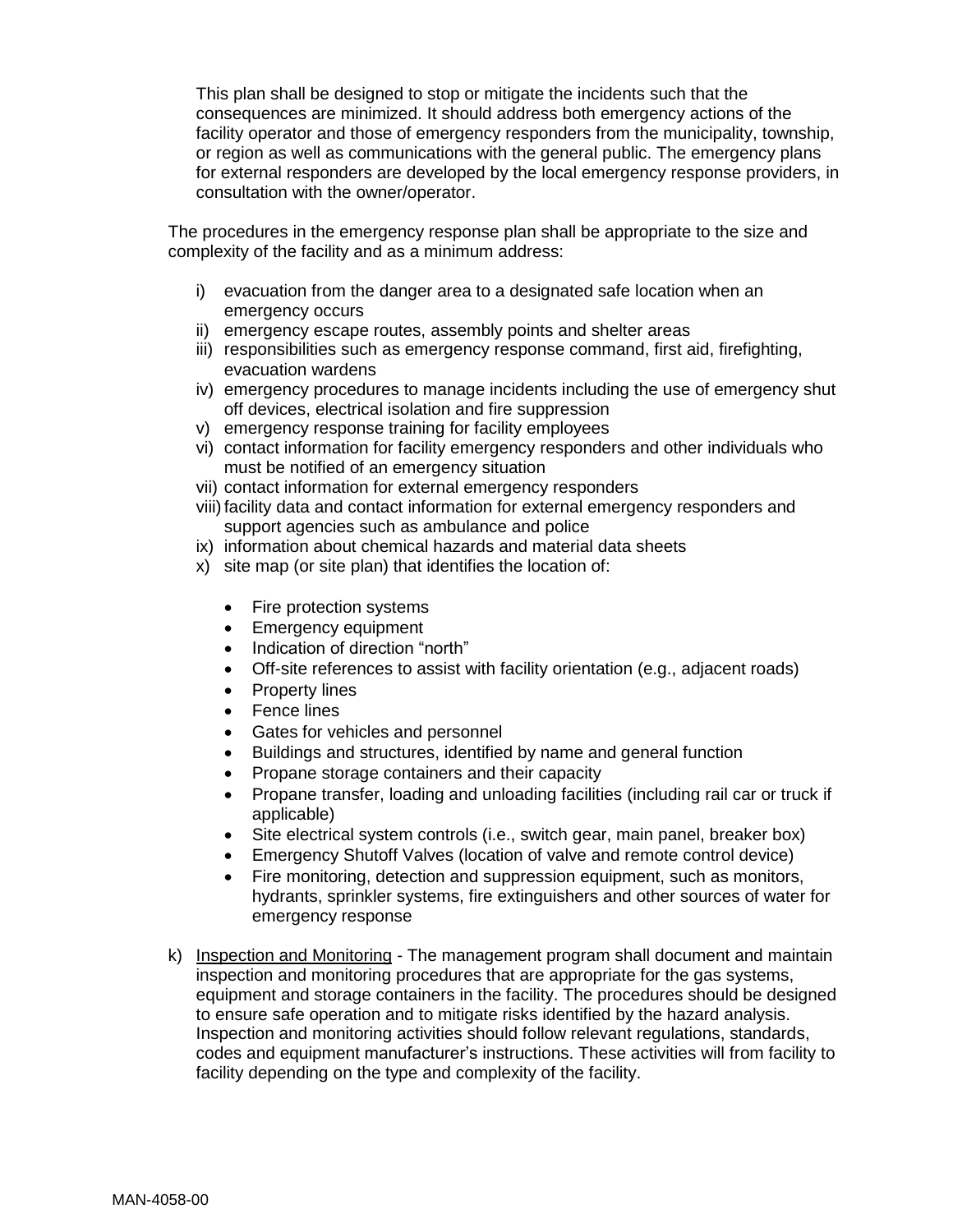Planning, scheduling, and frequency of inspection and monitoring should consider parameters such as effectiveness of inspection method and technology, previous inspection results, incident history, insufficient documentation, evaluation of anomalies, time dependent consideration, current state of facility/equipment, and industry data such as standard damage mechanisms. The program shall document schedules and have controls to ensure that the planned activities are carried out.

If any irregularities, anomalies, damage or other unsafe conditions are identified, further inspections and investigations such as an engineering assessment, fitness for service evaluation, code guidelines for evaluation imperfections or anomalies or other means shall be used to evaluate if the equipment or facility can continue to be operated safely. The outcome of the evaluation could be to monitor the irregularity by increasing the inspection frequency, altering operational procedures, rerating or repairing equipment.

As a minimum the inspection and monitoring program shall include:

- i) Inspection of storage tanks and cylinders and their fittings such as safety relief valves, shut off valves
- ii) Corrosion control for above ground containers including paint and localized corrosion at saddles and foundations
- iii) Corrosion control for underground or mounded tanks including cathodic protection systems
- iv) Pipe condition and piping supports
- v) Requalification for cylinders
- vi) Testing of emergency shut off valves and back check valves
- vii) Hose inspection for damage and leakage
- viii) Regulator operation and inspection
- l) Maintenance Maintenance procedures shall be developed for gas systems and equipment based on codes, standards and manufacturer's instructions. Maintenance procedures shall be documented and reviewed whenever a change, including operational changes, in gas systems or equipment occurs. Written maintenance procedures provided by equipment manufacturers may be used as maintenance manuals. Maintenance work on regulated equipment shall be carried out by individuals holding the appropriate certificate of qualification who have been trained in the maintenance and testing procedures applicable to the systems or equipment on which they are working. Maintenance procedures shall be developed for all gas systems and equipment including:
	- i) Propane storage containers, foundations, gauges, valves, pressure relief valves, emergency shut offs
	- ii) Piping, pipe fittings, supports, hydrostatic relief valves, shut off valves, gauges and protective coverings
	- iii) Pumps, pump supports, shut off valves, by pass valves, flexible connectors, drive components and lubrication
	- iv) Hoses
	- v) Dispensing equipment, supports, shut off valves, by pass valves and break away nozzles
	- vi) Compressor supports, shut off valves, by pass valves, back check valves, flexible connectors, strainers/filters, drive components and lubrication
	- vii) Vaporizers, ignition systems, strainers, burners, controls and cleaning of heavy ends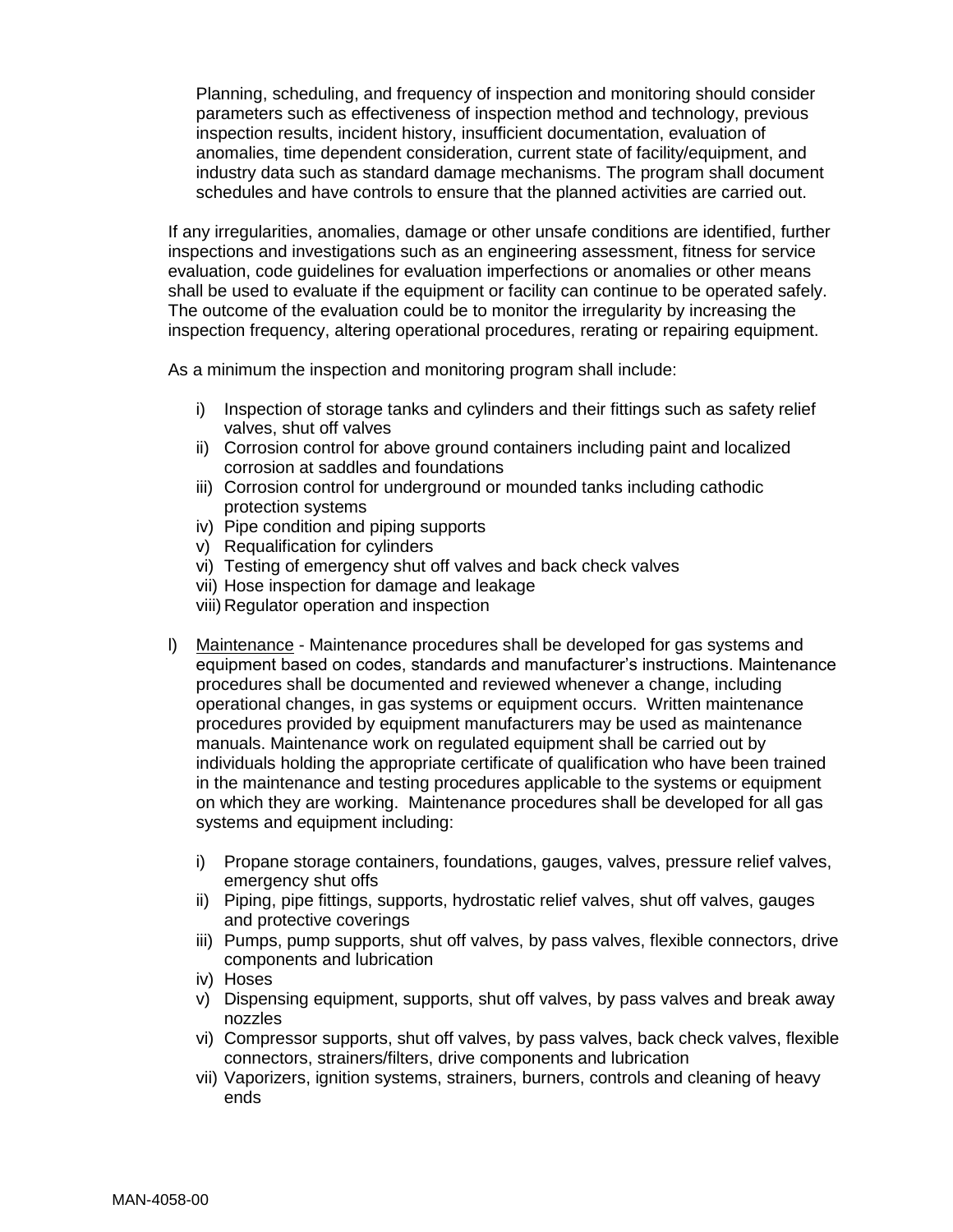viii)Fire protection equipment, portable extinguishers, hydrants, valves and hoses ix) Calibration of gauges, instruments and other monitoring equipment

m) Installation, Repair and Alteration Methods - The manual shall include processes for installations, repairs and alterations, including mechanical assembly procedures, materials and nondestructive examination methods, as applicable. Where modifications or repairs are required, there shall be a process to identify and document relevant corrective actions that are acceptable and appropriate for the facility. Repair methodology must be documented to execute the repair. The processes shall include procedures for giving notice to Technical Safety BC before commencing any installation, repair or alteration and after completing any installation, repair or alteration.

Reference shall be made in the manual for inspections, examinations and tests required by the equipment manufacturer, codes or standards upon completion of the installation, repair or alteration including the pressure testing of pressure components upon completion of the work. A detailed description of the method for conducting the pressure test and acceptable test results will be included in this reference.

- n) Materials The manual shall describe the method used to ensure that only certified components and acceptable materials are used for installations, repairs and alterations. The manual shall include a description of how new material, equipment or components are ordered, verified, and marked. The manual shall identify the title of the individual(s) responsible for each function and a brief description of how the function is to be performed.
- o) Incident and Near-miss Investigation The management program shall document and implement a process to report and investigate any hazards, potential hazards, incidents or near misses affecting or having the potential to affect the safe operation of the facility. A process for reviewing incidents and near-misses within the facility and reports from across industry shall be developed. Lessons learned shall be incorporated into facility procedures and processes to improve the effectiveness of the operation and maintenance program. Procedures shall be reviewed and modified when necessary to prevent or mitigate future incidents.

Records of investigations shall be maintained for the life of the facility until it is decommissioned.

- p) Exhibits Any forms referenced in the manual shall be included. The form may be a part of the referencing document or included as an appendix. For clarity, the forms may be completed and identified as examples. The name and accepted abbreviations of the owner/operator shall be included in the manual.
- q) Change Management The management program shall have a systematic process for identifying, evaluating, controlling and documenting any change to facility design, specification, operations, standard, organization or activities and legal requirements to ensure that no unforeseen new hazards are introduced and that the risk of existing hazards to employees, public, or the environment are not unknowingly increased. This process should cover changes such as:
	- i) Ownership of a facility,
	- ii) The organization and personnel who operate and maintain the facility,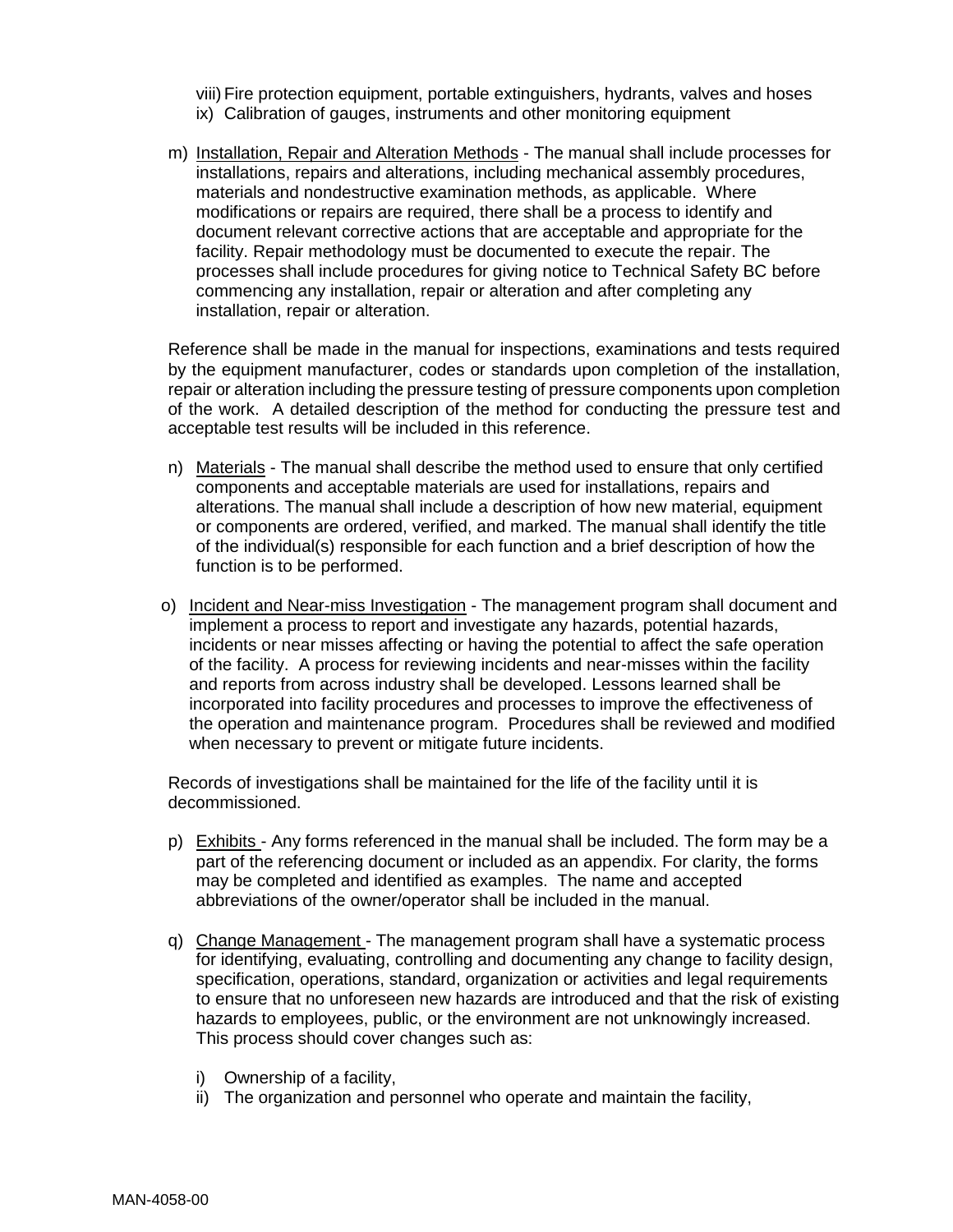- iii) Equipment, process, process technology and control systems,
- iv) Operating status, such as idling, facility shutdown, or decommissioning which can introduce "temporary" hazards not expected during normal operations;
- v) Operating conditions,
- vi) Methods, practices, and procedures related to operation or maintenance of the facility
- vii) Standards and regulations related to facilities operation or maintenance,
- viii)Other installations (e.g., power lines) that cross piping and other equipment or facilities,
- ix) Changes to the facility made to account for environmental factors, such as flood, fire, ground movement, and
- x) Adjacent land use and development.

The management of change process should address:

- i) Identification of anticipated and actual changes.
- ii) What constitutes a change (temporary or permanent) and what falls under replacement in kind, which is not subject to the management of change process,
- iii) Responsibilities and authorities for approving and implementing changes,
- iv) Analysis of implications of the changes,
- v) Impact and risk of the changes,
- vi) Training required as a result of changes
- vii) Communication of the changes, their impact and required documentation,
- viii)Timing of changes (approval and implementation)
- r) Internal Audits and Control of Program Non-conformances The management program shall develop and implement a process for conducting internal audits to verify the implementation of the program. This process must define the responsibilities, scope, objectives, frequency, and schedule for internal audits. The process for completing corrective actions for non-conformances identified through internal audits shall be outlined. The process must also ensure auditor competency and independence.

The management program processes shall be regularly monitored to measure conformance to the requirements of the management program. A process to investigate identified non-conformances, initiating and completing corrective actions shall be implemented.

s) Management Review - The facility owner or management shall review the adequacy, implementation and effectiveness of the facility's operation and maintenance program on a regular basis. The review shall evaluate if the program's goals have been met, compliance to facility and regulatory requirements and identification of actions for continual improvement of the operation and maintenance management program.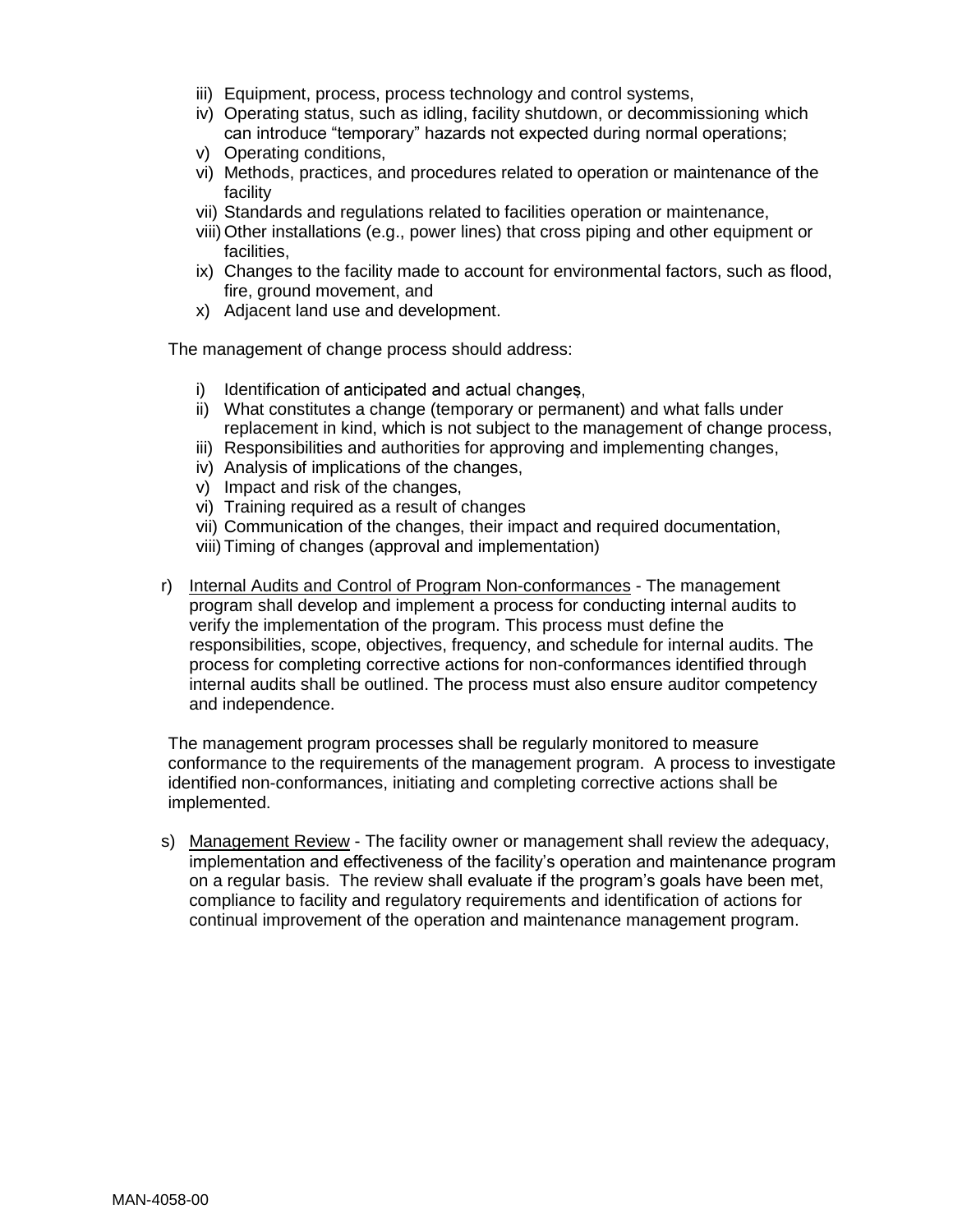## Appendix

Sample of a Program Management Manual

This guide is intended to assist in the development of a manual for a propane facility operation and maintenance program. This sample manual may not include all of the requirements for a propane facility operation and maintenance program, but rather details the primary aspects that are required for propane facility operation and maintenance program. The content and detail in a manual will be dependent on the type of operations, size and complexity of the propane facility.

Propane facilities in British Columbia, cover a broad range of installations from large filling plants with multiple propane storage tanks holding thousands of liters of propane and equipment for the transfer of liquid propane to or from rail cars, tank trucks to small commercial facilities consisting of a single tank, pump and propane dispenser for the storage, and dispensing of liquid propane into portable cylinders or motor vehicles. The extent of a program needed to achieve an effective and practical operation and maintenance program will therefore vary considerably and will also depend on the equipment that is at the facility. The manual must contain the description of the controls necessary for implementing the operation and maintenance program but, it does not have to contain all of the detailed program requirements which will be found in the program, such as written operating or maintenance procedures for specific equipment. Such requirements can be in separate documents that are referenced by the manual.

The manual must describe the actual system in use and cover all responsibilities for the work being performed. When preparing the manual input and support should be obtained from all facility staff including management, servicing and purchasing.

The manual is to be used as a working document for use by facility staff and may also be reviewed by Technical Safety BC safety officers. It therefore should give a clear understanding of the operations and maintenance program for the installation, operation, maintenance and repair of propane equipment and associated components.

The manual should state the title of persons responsible for each function or procedure. These titles must be the same as those shown on the organizational chart and be consistent throughout the manual.

The manual should be divided into separate sections for each item or topic in the conformity assessment program.

Explanatory or informative material is identified in this sample manual in *italics* and do not include requirements that must be incorporated. The purpose of explanatory or informative material accompanying a clause is to explain the intent of the manual section.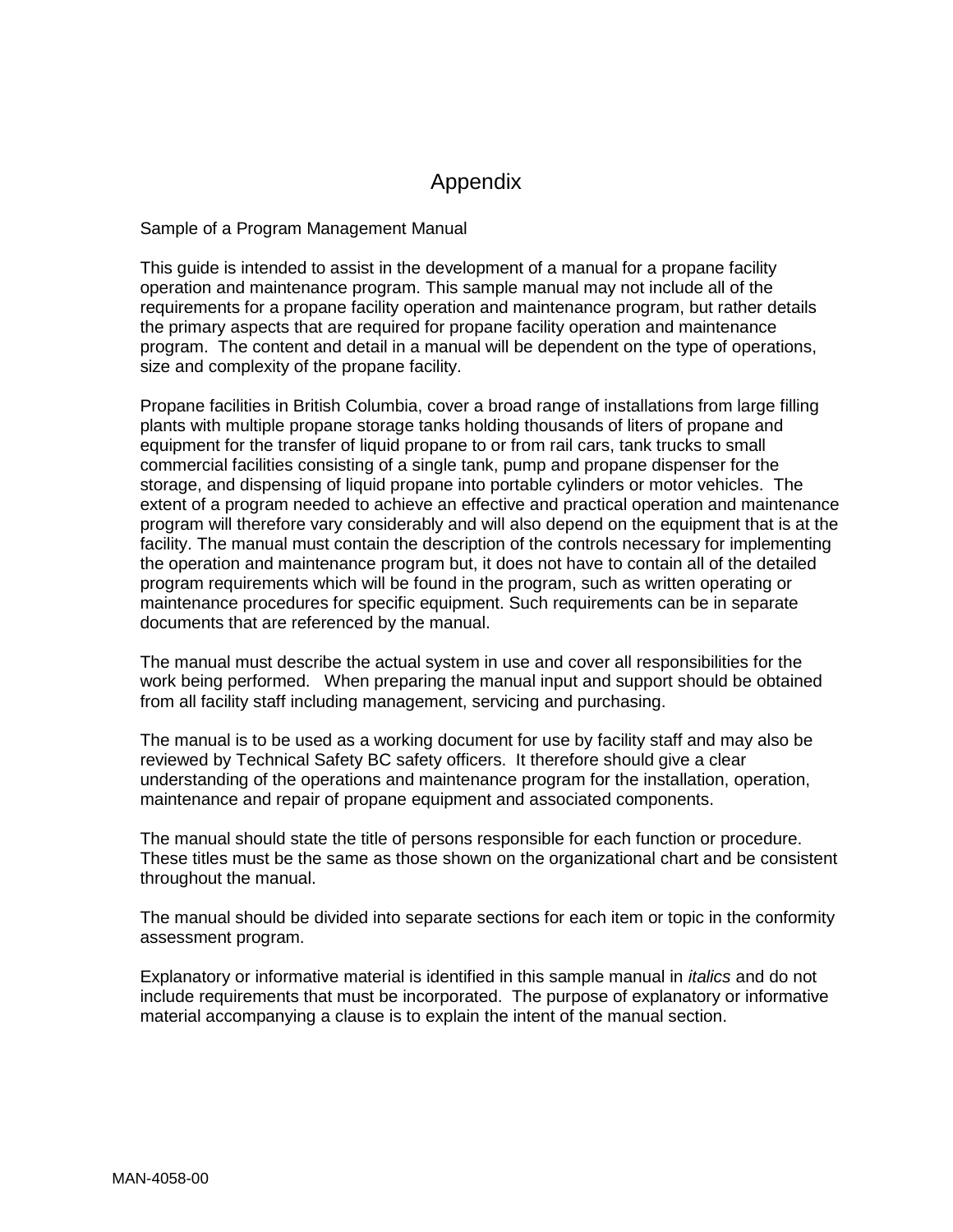| Company | <b>Company Name Propane Facility Operation</b><br>and Maintenance Program Manual | Section xx                  |
|---------|----------------------------------------------------------------------------------|-----------------------------|
| Logo    | Title:                                                                           | <b>Revision 00</b><br>Date: |

*The facing or cover page must include the owner's or operator's full company name and address. The title of the manual must be included as well as the revision, control number for the manual and the person to whom the controlled copy is assigned as shown in the example below:*

# Program Management Manual For The Operation and Maintenance of Propane Dispensing Facilities

Company Name

Company Address

Controlled Manual No. \_\_\_\_\_\_\_\_\_\_ Assigned To: **\_Name\_**

Revision # \_\_\_\_ (Date)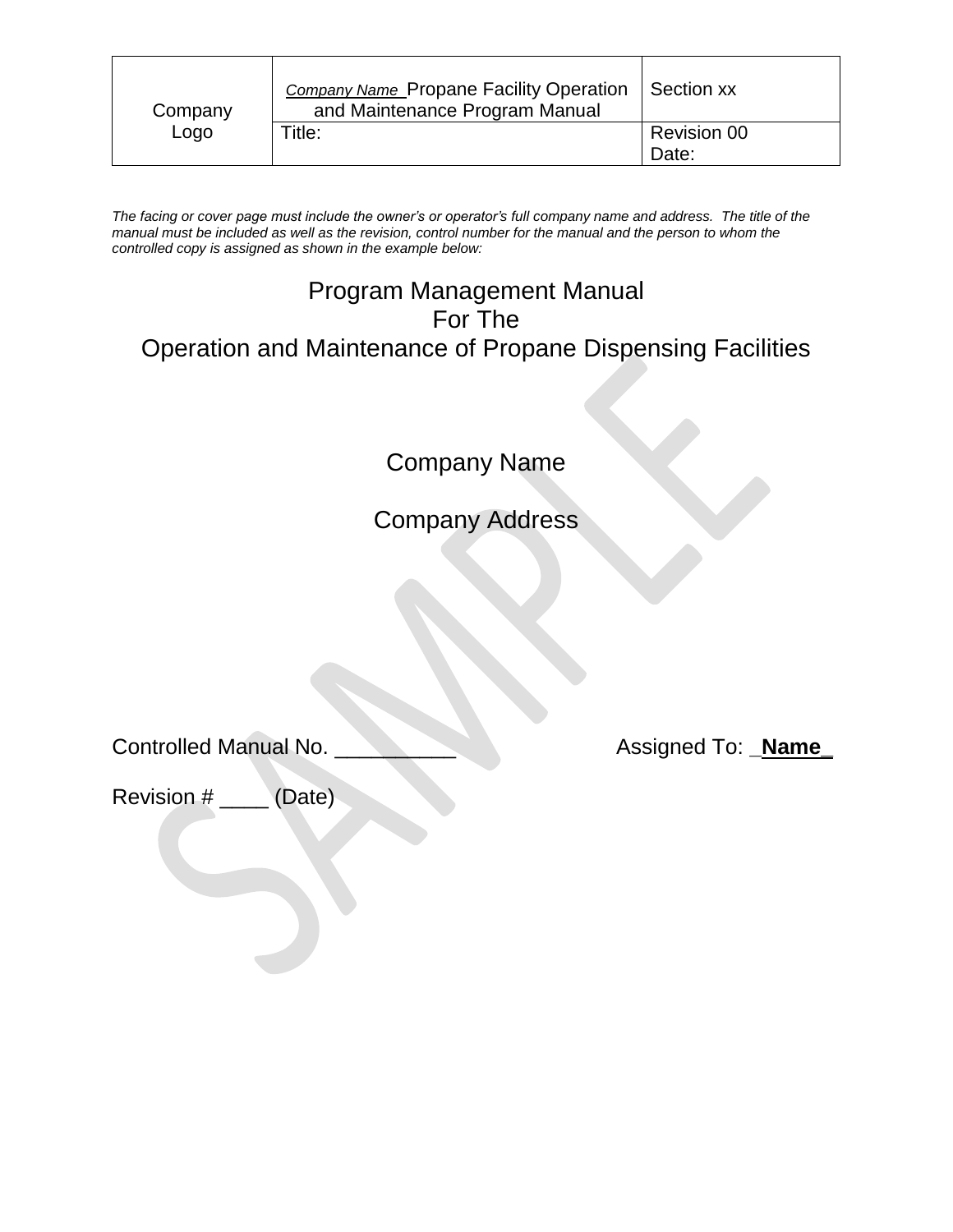| Company | <b>Company Name Propane Facility Operation</b><br>and Maintenance Program Manual | Section xx                  |
|---------|----------------------------------------------------------------------------------|-----------------------------|
| Logo    | Title:                                                                           | <b>Revision 00</b><br>Date: |

# Approval and Revision History

| Rev# | Date      | <b>Description of Revisio</b> |
|------|-----------|-------------------------------|
|      | Month XX, | Initial Issue                 |
|      | 20XX      |                               |
|      |           |                               |
|      |           |                               |

| <b>Manual Revisions</b><br>Reviewed by: |           |       |
|-----------------------------------------|-----------|-------|
|                                         |           | Date: |
| <b>Name</b>                             | Signature |       |
| <b>Manual Revisions</b><br>Accepted by: |           |       |
|                                         |           | Date: |
| Name                                    | Signature |       |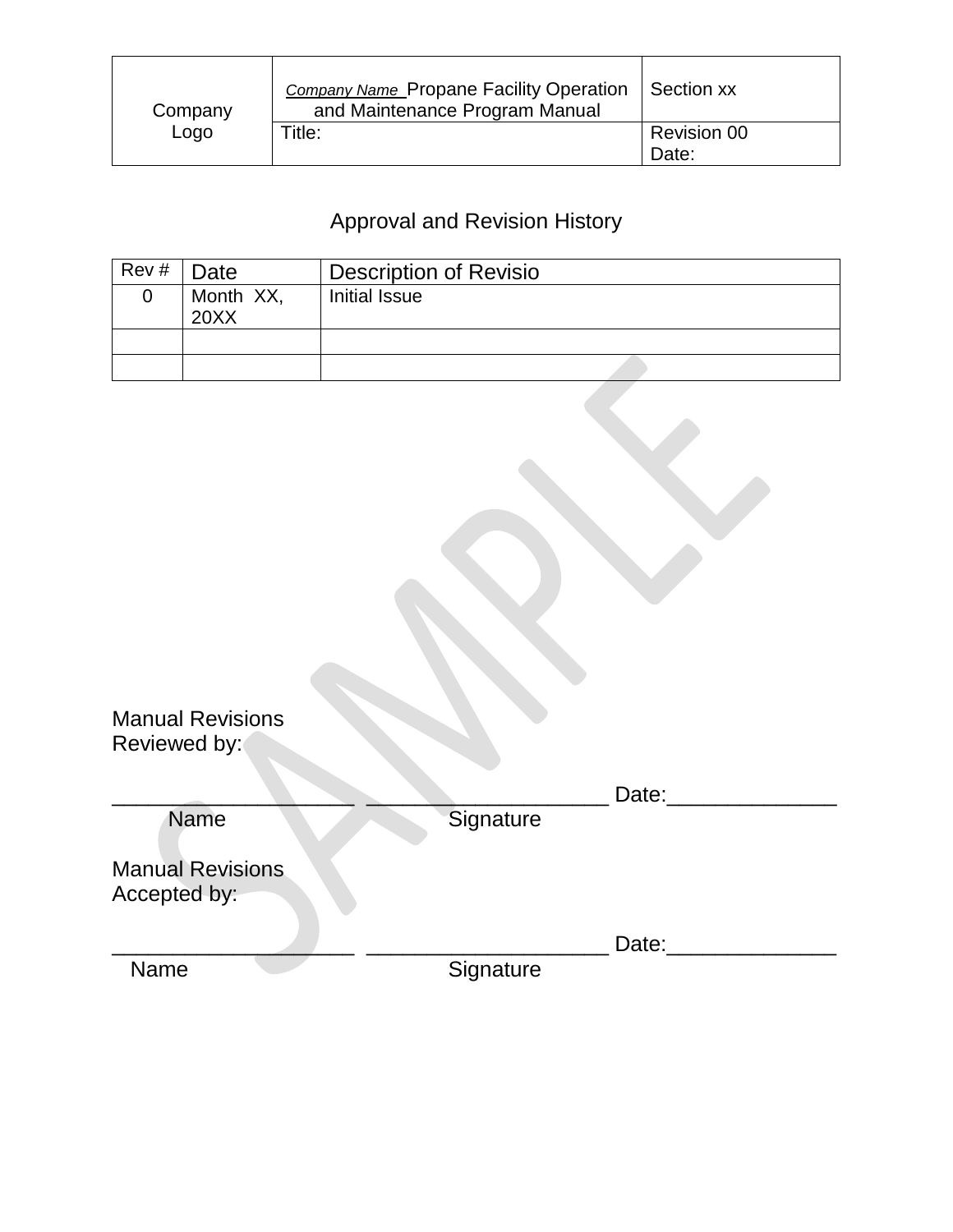| Company | <b>Company Name Propane Facility Operation</b><br>and Maintenance Program Manual | Section xx                  |
|---------|----------------------------------------------------------------------------------|-----------------------------|
| Logo    | Title:                                                                           | <b>Revision 00</b><br>Date: |

### GLOSSARYOF TERMS

"CSA" means Canadian Standards Association

"Code" means CSA B149.2 Propane Storage and Handling Code

"Cylinder" means a container designed and manufactured in accordance with a cylinder specification authorized for the containment and transportation of propane under the Transportation of Dangerous Goods (TDG) Regulations of Transport Canada.

"SO" means Technical Safety BC Safety Officer

"Tank" means a container for the storage of propane, designed and fabricated in accordance with CSA B51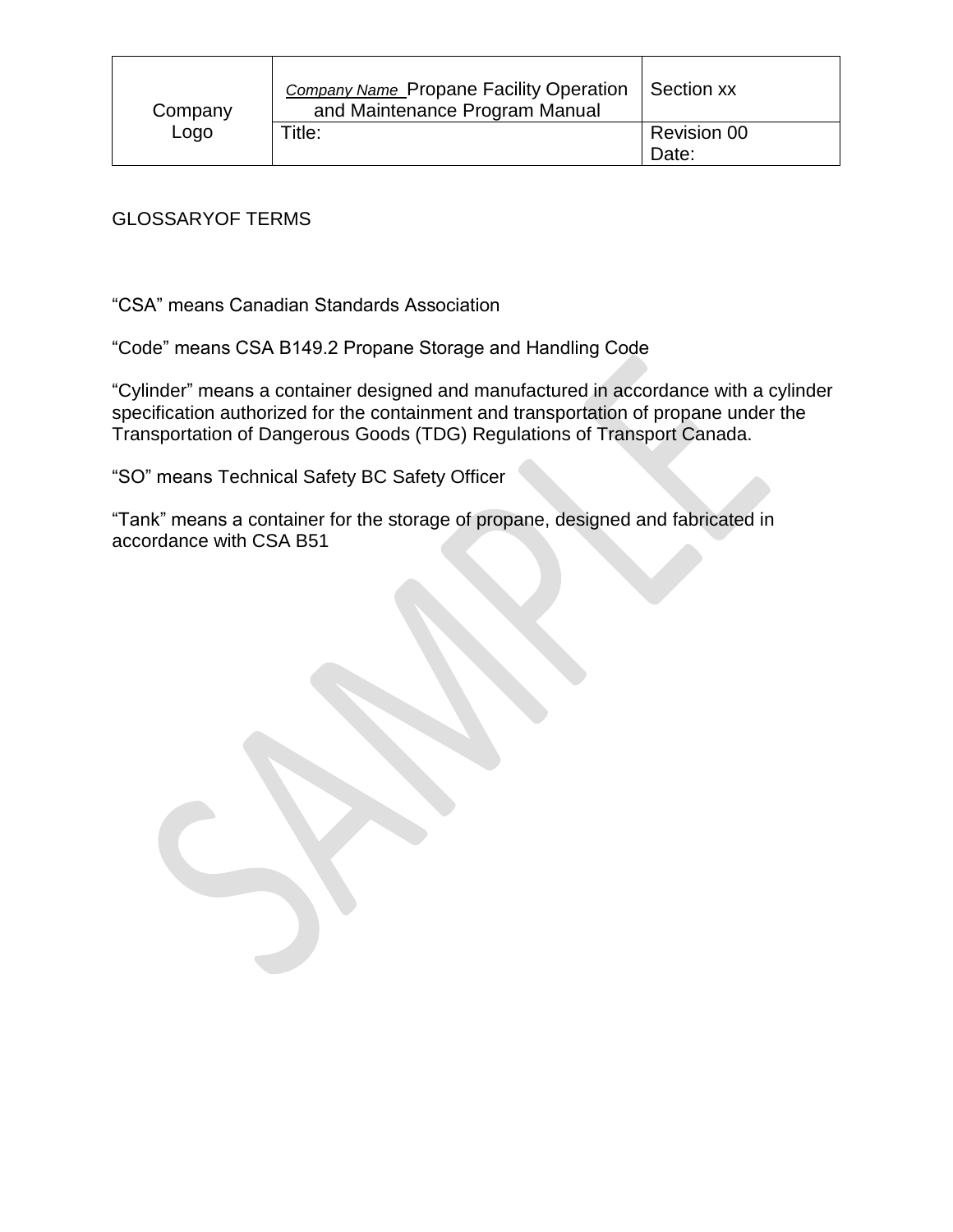| Company | <b>Company Name Propane Facility Operation   Section xx</b><br>and Maintenance Program Manual |                             |
|---------|-----------------------------------------------------------------------------------------------|-----------------------------|
| Logo    | Title:                                                                                        | <b>Revision 00</b><br>Date: |

## **Scope of Work**

*Identify the facilities, equipment and processes managed under the management program and state the types of operations, inspection, maintenance, and repairs the management program includes:*

- *describe the scope of the activities to be undertaken; installation, inspection, maintenance and repair*
- *describe the code or standards work will conform to*
- *list the propane facility locations;*

This manual describes the procedures that \_*company name*\_ will use for the operations, inspection, maintenance, and repairs of propane dispensing equipment in accordance with CSA B149.2 Clause 7.22. This management program includes propane dispensing facilities located at:

- 1. *address of dispensing facility*
- 2. *address of dispensing facility*

The management program will be controlled from \_ *office address of the company*.

For work not covered by this manual qualified gas contractors will be retained to do such work in accordance with the Gas Safety Regulations.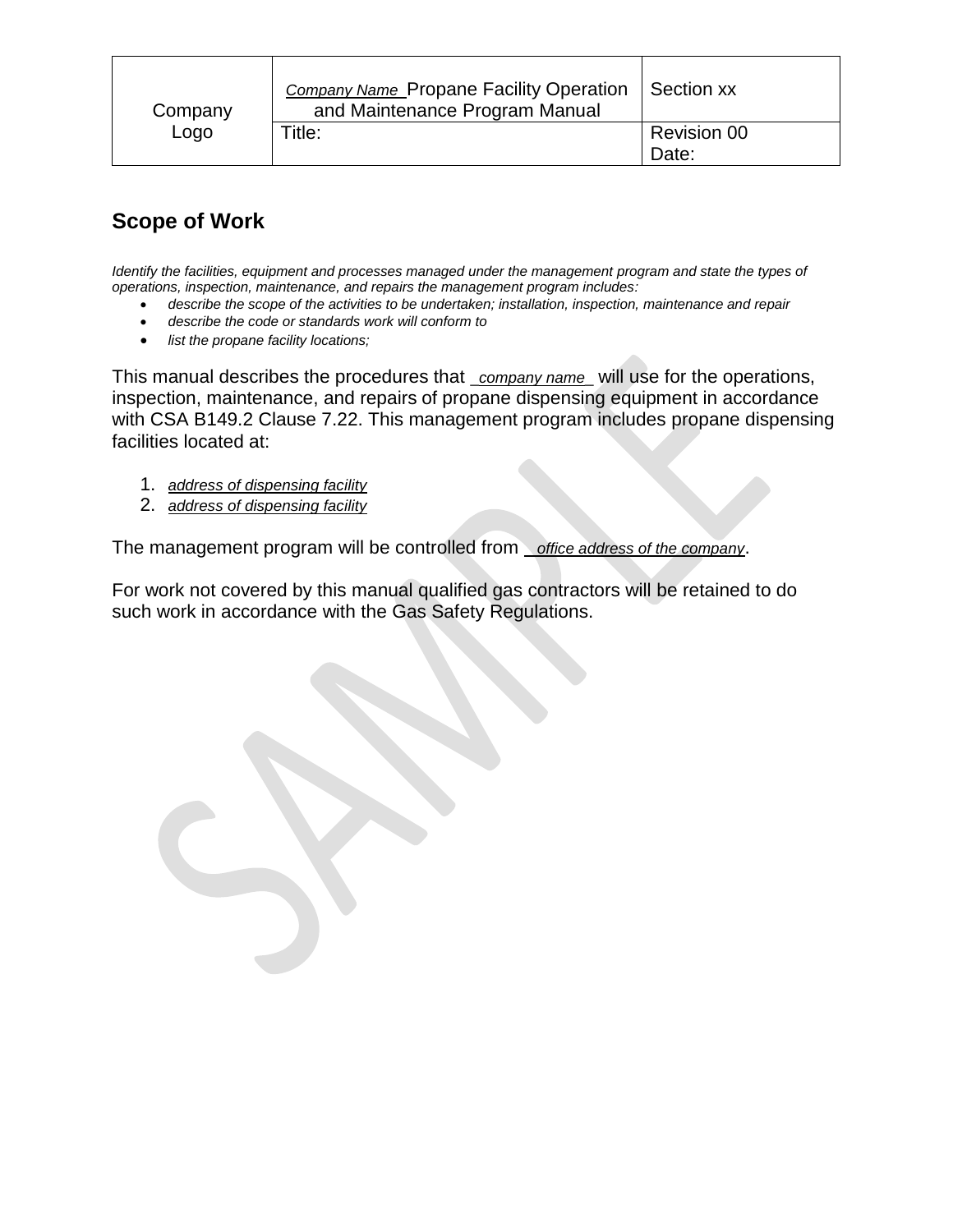| Company | <b>Company Name Propane Facility Operation</b><br>and Maintenance Program Manual | Section xx                  |
|---------|----------------------------------------------------------------------------------|-----------------------------|
| Logo    | Title:                                                                           | <b>Revision 00</b><br>Date: |

## **Statement of Authority**

*The Statement of Authority shall include:*

- *The owner's commitment to provide resources for implementing and continually improving the management program*
- *A statement that all regulated work carried out the facility shall meet the requirements of the Safety Standards Act, General Regulation, Gas Safety Regulation CSA B149.2 and applicable codes or standards;*
- *A statement that if there is a disagreement in the implementation of the program, the matter is to be referred for resolution to a designated position in the organization with the authority to resolve the matter;*
- *The title of the individual who is responsible for the management of the program and that the position has the authority to carry out the responsibility.*

The purpose of this manual is to implement the safety management program to be used by \_*company name*\_ for the operations, inspection, maintenance, and repairs of propane dispensing equipment in accordance with the *Safety Standards Act*, Gas Safety Regulation, CSA B149.2 and \_*any other applicable codes\_*.

The \_ *name of company position (e.g. maintenance supervisor)* is responsible for the implementation the safety management program and has the authority to ensure compliance with its requirements.

Personnel and technical resources will be provided to \_ *name of company position (egg. maintenance supervisor)* to develop, implement, and continually improve the operation and maintenance program.

Any unresolved problems regarding compliance with this program, jurisdictional or code requirements shall be brought to the attention of \_ *name of company position* for resolution within the jurisdictional, code or this manual's requirements.

\_*Signature*\_\_\_\_\_\_\_\_\_\_\_\_\_ \_\_\_\_\_\_\_\_\_\_\_\_\_\_\_\_\_ *Name of company management Date Position*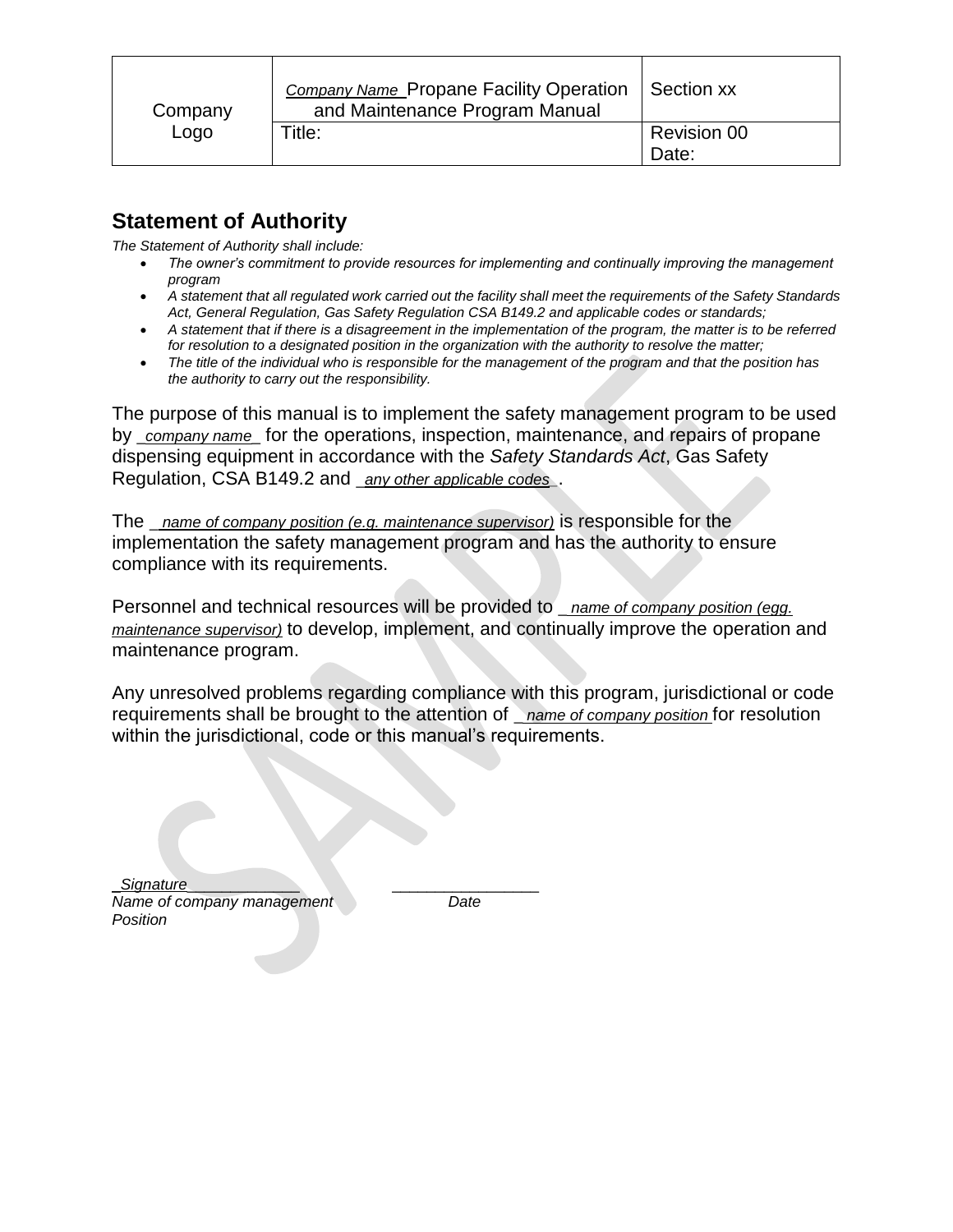| Company | <b>Company Name_Propane Facility Operation</b><br>and Maintenance Program Manual | Section 1                   |
|---------|----------------------------------------------------------------------------------|-----------------------------|
| Logo    | Title:<br><b>Manual Control</b>                                                  | <b>Revision 00</b><br>Date: |

## **1. Manual Control**

*Detail the policies for revising and issuing documents to keep the manual current including the title of the individual authorized to approve revisions.*

- 1.1. This section describes the system for preparing, revising and controlling the distribution of this Program Management Manual. The *name of company position (e.g. maintenance supervisor)* is responsible for implementing the safety management program and shall approve this manual as evidenced by the signature and date on the "Approval and Revision History" page.
- 1.2. The *name of company position (e.g. maintenance supervisor))* shall:
	- i. Approve all changes to the Program Management Manual, by signature and date on the Revision Summary page.
	- ii. Ensure that the Revision No. date and page number are shown on each page of the manual. Revised paragraphs will be indicated by a vertical line in each margin alongside the changed paragraph(s).
	- iii. Issue manual revisions to all persons who are assigned controlled manuals with instructions that superseded pages are to be destroyed.
- 1.3. If additional controlled manuals are issued, the *name of company position (e.g. maintenance supervisor)* will keep a list indicating manual numbers and who they are assigned to. Uncontrolled manuals may be issued for information but shall not be used for installation, operational, maintenance or repair work. "Uncontrolled" shall be indicated on the front page of these manuals.
- 1.4. A controlled copy of this manual must be available at all times, on sites where work under this safety management program is being performed. This copy must be made available to a Technical Safety BC Boiler Safety Officer upon request.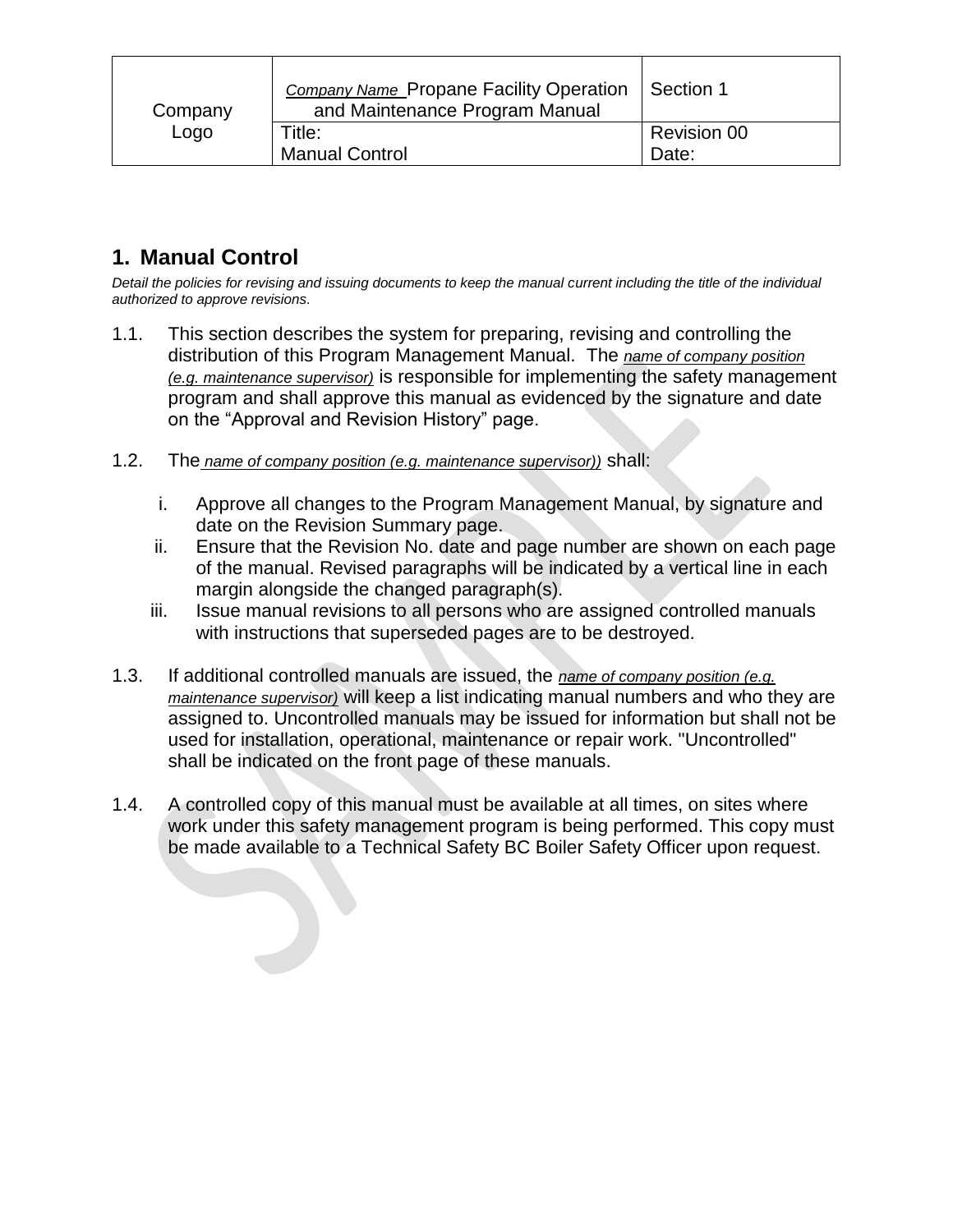| Company | <b>Company Name Propane Facility Operation</b><br>and Maintenance Program Manual | Section 2                   |
|---------|----------------------------------------------------------------------------------|-----------------------------|
| Logo    | Title:<br>XXXXXXXXXXX                                                            | <b>Revision 00</b><br>Date: |

# **2. Organization**

*Include an organizational chart with the title of the positions in all departments or divisions that are responsible for performing functions in the program.*

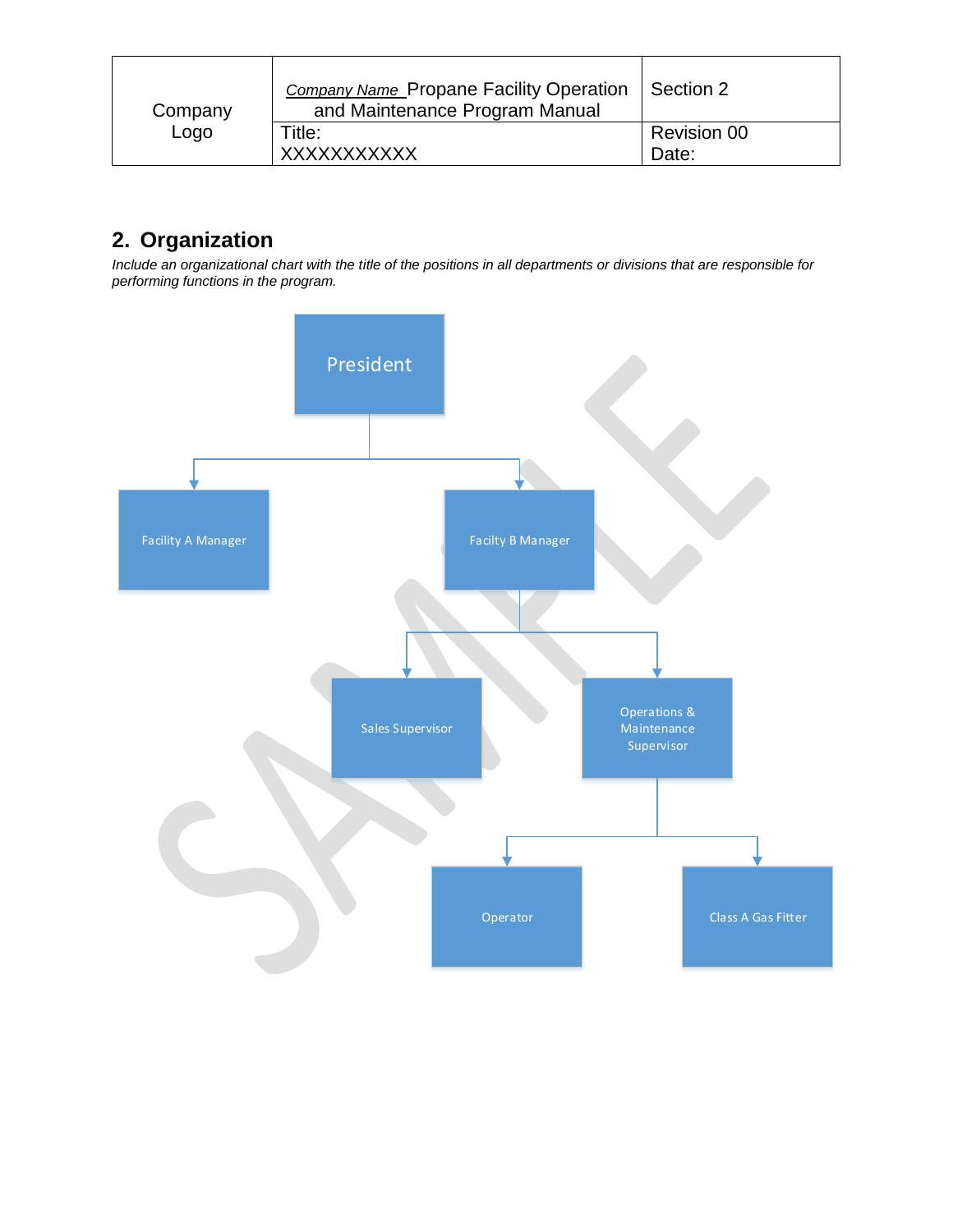| Company | <b>Company Name Propane Facility Operation</b><br>and Maintenance Program Manual | Section 3                   |
|---------|----------------------------------------------------------------------------------|-----------------------------|
| Logo    | Title:<br>XXXXXXXXXXX                                                            | <b>Revision 00</b><br>Date: |

## **3. Training and Competency**

*Establish a process for the implementation and maintenance of competency requirements for employees or contractors responsible for operation, inspection, maintenance and repair.*

- 3.1. The *name of company position (e.g. maintenance supervisor)* is responsible for the qualification and training of all personnel operating or maintaining equipment in *company name's* propane dispensing facilities.
- 3.2. Operators
- 3.2.1. All individuals transferring or dispensing propane shall be qualified in accordance with Technical Safety BC Directive D-GA-2017-01 Recognized Certificates for Transfer of Propane. *Name of company position (e.g. maintenance supervisor)* is responsible for retaining a copy of certification and documentation of qualifications for each operator. *Name of company position (e.g. maintenance supervisor)* shall ensure that all certifications are renewed in accordance with the requirements of a recognized training provider.
- 3.2.2. Operating personnel shall be trained in operating procedures applicable to the systems or equipment on which they are working to ensure that suitable proficiency is achieved and maintained.
- 3.2.3. Operators shall receive training and indoctrination on the *name of company* procedures in Table 1.

| Procedure No.  | Subject                                                                       |
|----------------|-------------------------------------------------------------------------------|
| <b>OPS 001</b> | Proper Use of Personal Protective Equipment                                   |
| <b>OPS 002</b> | Facility Security, Vehicle Restrictions, Restricted Areas and Customer Access |
| <b>OPS 003</b> | Facility Signage, Markings and Warning Information                            |
| <b>OPS 004</b> | Control of Combustible Materials and Ignition Sources                         |
| <b>OPS 005</b> | Propane Pumps and their Operation                                             |
| <b>OPS 006</b> | Parts and Devices Basic to Transfer Operations                                |
| <b>OPS 007</b> | <b>Filling Propane Storage Containers</b>                                     |
| <b>OPS 008</b> | Emergency Shutdown and Control of LP-Gas Leaks                                |
| <b>OPS 009</b> | Steps to Take in the Event of an Accident Involving Propane                   |
| <b>OPS 010</b> | How to Handle LP-Gas Fires with Portable Fire Extinguisher                    |
| <b>OPS 011</b> | <b>Emergency Response Guidelines</b>                                          |

#### Table 1 Operating Procedures

- 3.3.Maintenance personnel
- 3.3.1. All individuals installing, maintaining or repairing propane equipment shall conform to the requirements to perform regulated work in section 4 of the Gas Safety Regulation. *Name of company position (e.g. maintenance supervisor)* is responsible for retaining a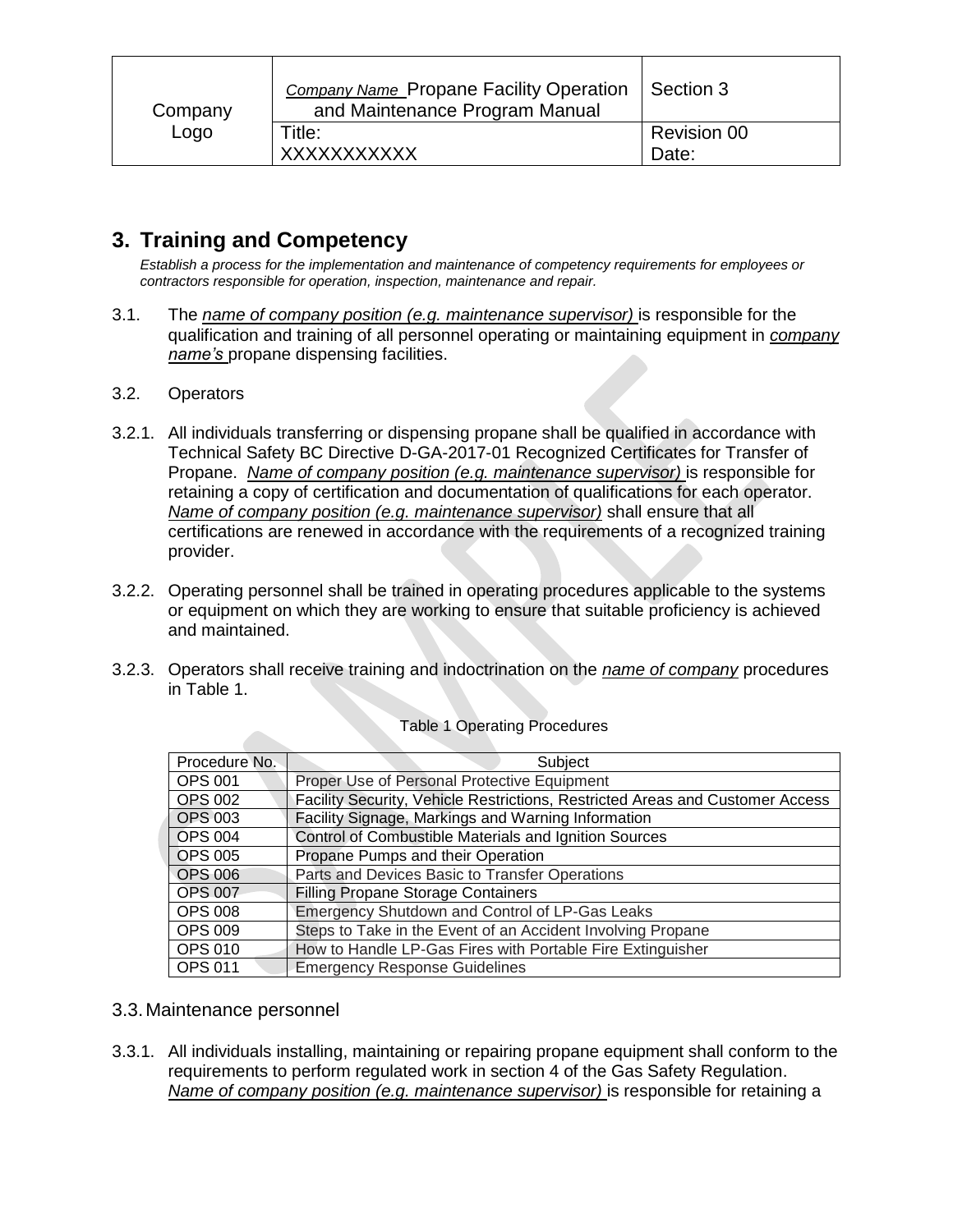| Company | <b>Company Name Propane Facility Operation</b><br>and Maintenance Program Manual | Section 3                   |
|---------|----------------------------------------------------------------------------------|-----------------------------|
| Logo    | Title:<br><b>XXXXXXXXXXX</b>                                                     | <b>Revision 00</b><br>Date: |

copy of certification and documentation of qualifications for all individuals installing, maintaining or repairing propane equipment. *Name of company position (e.g. maintenance supervisor)* shall ensure that all certifications are renewed in accordance with section 2.3 of the Safety Standards Regulation.

- 3.3.2. All individuals installing, maintaining or repairing propane equipment shall be trained in procedures applicable to the systems or equipment on which they are working to ensure that suitable proficiency is achieved and maintained.
- 3.3.3. Maintenance personnel shall receive training and indoctrination on the *name of company* procedures in Table 2.

| Procedure No.   | Subject                                                                       |
|-----------------|-------------------------------------------------------------------------------|
| <b>MAIN 001</b> | Proper Use of Personal Protective Equipment                                   |
| <b>OPS 002</b>  | Facility Security, Vehicle Restrictions, Restricted Areas and Customer Access |
| <b>OPS 003</b>  | Facility Signage, Markings and Warning Information                            |
| <b>OPS 004</b>  | Control of Combustible Materials and Ignition Sources                         |
| <b>MAIN 002</b> | Proper Use of Tools and Equipment                                             |
| <b>MAIN 003</b> | Pipe/Tube, Pipe/ Fittings, and Associated Tools for Transfer Systems          |
|                 | Operations                                                                    |
| <b>MAIN 004</b> | Identifying Propane Pumps and Their Operation                                 |
| <b>MAIN 005</b> | the Standards for Sizing, Installing and Inspecting Pump Protective Devices   |
| <b>MAIN 006</b> | Maintaining and Troubleshooting Propane Pumps and Metered Delivery            |
|                 | <b>Systems</b>                                                                |
| <b>MAIN 007</b> | Operating Characteristics of Propane Vapor Regulators and Metering            |
|                 | <b>Systems</b>                                                                |
| <b>MAIN 008</b> | Installing Propane Vapor Regulating and Metering Systems                      |
| <b>MAIN 009</b> | Sizing Pipe for Use in Low Pressure Propane Distribution Systems              |
| <b>MAIN 010</b> | Steel/Wrought Iron Piping Materials and Installing Procedures                 |
| <b>MAIN 011</b> | <b>Tubing Materials and Installing Procedures</b>                             |
| <b>MAIN 012</b> | <b>Sizing Propane Liquid Piping Systems</b>                                   |
| <b>MAIN 013</b> | Operating Characteristics of Pressure Relief Valves                           |
| <b>MAIN 014</b> | Installing Gauges in Propane Storage Containers                               |
| <b>MAIN 015</b> | <b>Operating Characteristics of Service Valves</b>                            |
| <b>MAIN 016</b> | Operating Characteristics of Check Valves                                     |
| <b>MAIN 017</b> | Inspecting Servicing and Maintaining Container Valves                         |
| <b>MAIN 018</b> | Maintenance of Withdrawal Valves                                              |
| <b>MAIN 019</b> | Operation and Maintenance of Bulkheads and Emergency Shutoff Valves           |
|                 | (ESVs)                                                                        |
| <b>MAIN 020</b> | Installing Propane Liquid Distribution and Vaporizer Systems                  |
| <b>MAIN 021</b> | Operation and Maintenance of Hoses, Hose End Valves, and Hose Reels           |
| <b>MAIN 022</b> | Causes of Corrosion on Metal Surfaces Distribution Systems                    |
| <b>MAIN 023</b> | Methods and Procedures Used to Protect Metal Structures from Corrosion        |
| <b>MAIN 024</b> | Procedures Basic to Installing Anodes and Testing Cathodic Protection         |
|                 | <b>Systems</b>                                                                |

#### Table 2 Maintenance Procedures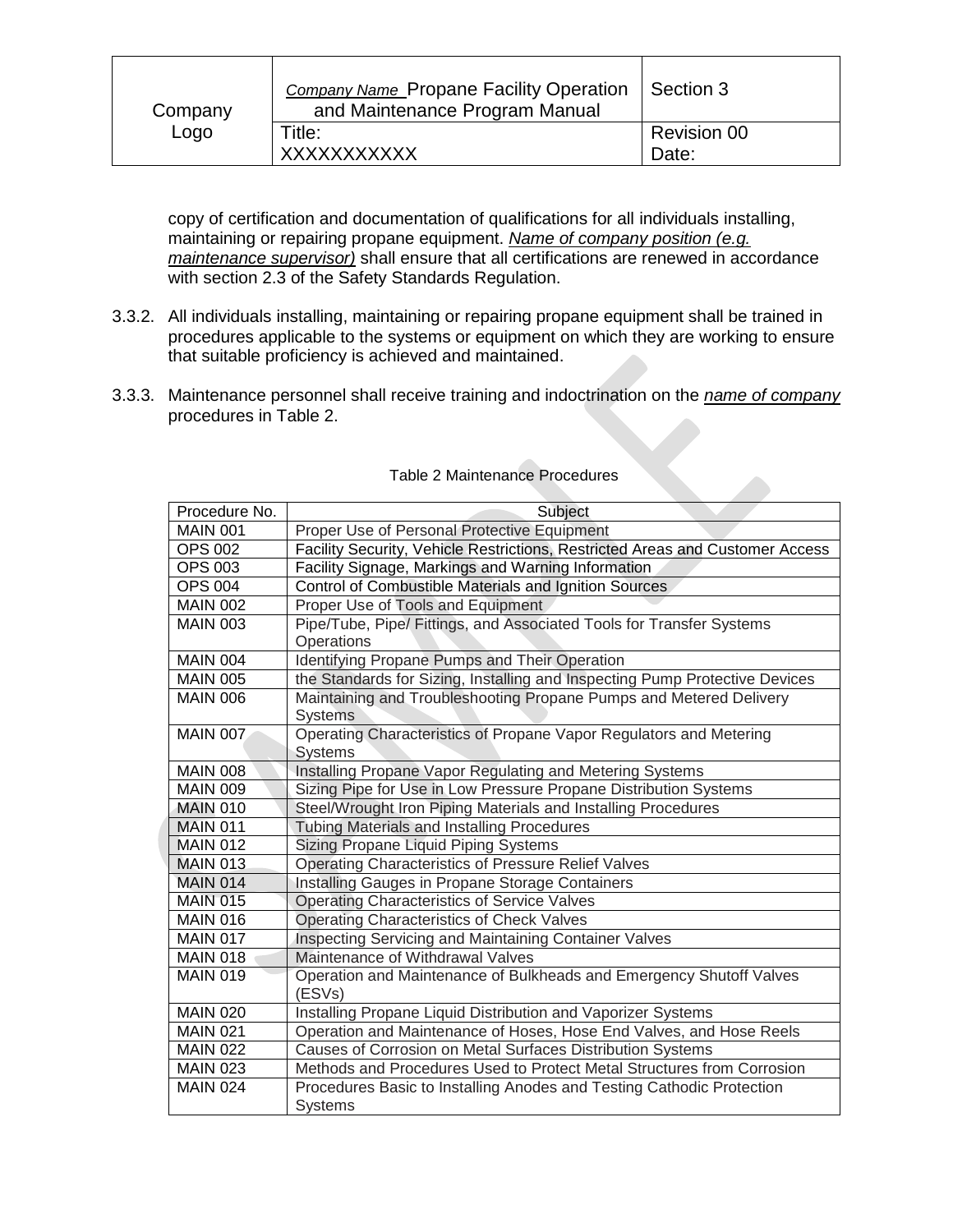| Company | <b>Company Name Propane Facility Operation</b><br>and Maintenance Program Manual | Section 3                   |
|---------|----------------------------------------------------------------------------------|-----------------------------|
| Logo    | Title:<br><b>XXXXXXXXXXX</b>                                                     | <b>Revision 00</b><br>Date: |

| <b>MAIN 025</b> | Procedures Used to Pressure Test and Leak Check New Propane<br><b>Distribution Systems</b> |
|-----------------|--------------------------------------------------------------------------------------------|
| <b>MAIN 026</b> | Installing Valves in Propane Plant Operations                                              |
| <b>MAIN 027</b> | Emergency Shutdown and Control of LP-Gas Leaks                                             |
| <b>MAIN 028</b> | Steps to Take in the Event of an Accident Involving Propane                                |
| <b>MAIN 029</b> | How to Handle LP-Gas Fires with Portable Fire Extinguisher                                 |
| <b>MAIN 030</b> | <b>Emergency Response Guidelines</b>                                                       |

*Operating or maintenance procedures can be referenced by the manual and do not have to be included in the manual provided they are documented and available for review. Equipment manufacturer's instructions and maintenance processes can be adopted as procedures.*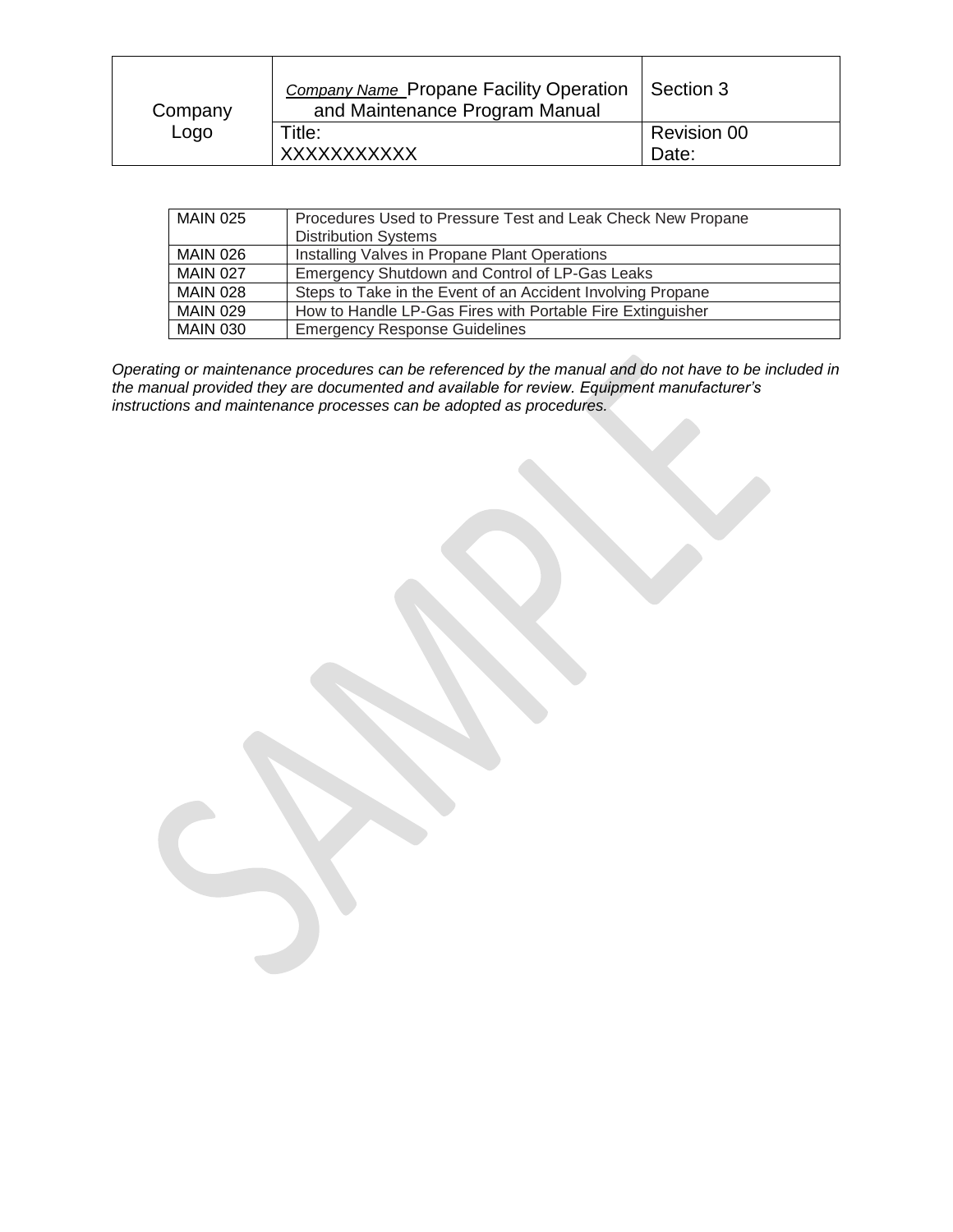| Company<br>Logo | <b>Company Name Propane Facility Operation</b><br>and Maintenance Program Manual | Section 4          |
|-----------------|----------------------------------------------------------------------------------|--------------------|
|                 | Title:                                                                           | <b>Revision 00</b> |
|                 | <b>XXXXXXXXXXX</b>                                                               | Date:              |

## **4. Document and Records Administration**

*Detail the process for the creation, security, updating, retention, retrieval and deletion of all information and records of operation and maintenance activities.* 

- 4.1. All changes to the program shall be controlled and the process for review and approval of changes are described in this section. All changes to the facility operation and maintenance program manual require prior review and acceptance by *name of company position* before implementation.
- 4.2. The *name of company position* is responsible for the review, revision, approval and issuance of changes to the manual for a propane facility operation and maintenance program and operating, maintenance or repair procedures. Any revisions shall be approved by *name of company position* by signing and dating the manual or procedures.
- 4.3. *Name of company position* is responsible for the administration and maintenance of the facility operation and maintenance program records. All records shall be maintained in a manner that prevents damage, deterioration and loss.
- 4.4. Records shall be maintained in a dedicated filing cabinet located at *company address*.
- 4.5. The following records will be maintained:
	- a) Approved versions of the operation and maintenance program manual, operating, maintenance and repair procedures
	- b) Qualification and Certification records for operators and maintenance personnel employed by *company name* and contractors
	- c) Training records for operators and maintenance personnel employed by *company name* and contractors
	- d) Installation, inspection, maintenance, and repair records
	- e) Records of incidents or near miss incidents and investigations
	- f) Audit documentation, including reports, checklists and corrective actions
- 4.6. All program records shall be retained for a minimum period of five years from date of issuance.
- 4.13. The personnel certification and qualification records shall be maintained while the individual is employed by *company name* and for a minimum of five years after the individual ceases to be employed by *company name*. Certification and qualification records for contractors providing services shall be maintained for a minimum of five years after the contractor ceases to provide services.
- 4.14. Installation, inspection, maintenance, and repair records shall be maintained for the life of the equipment.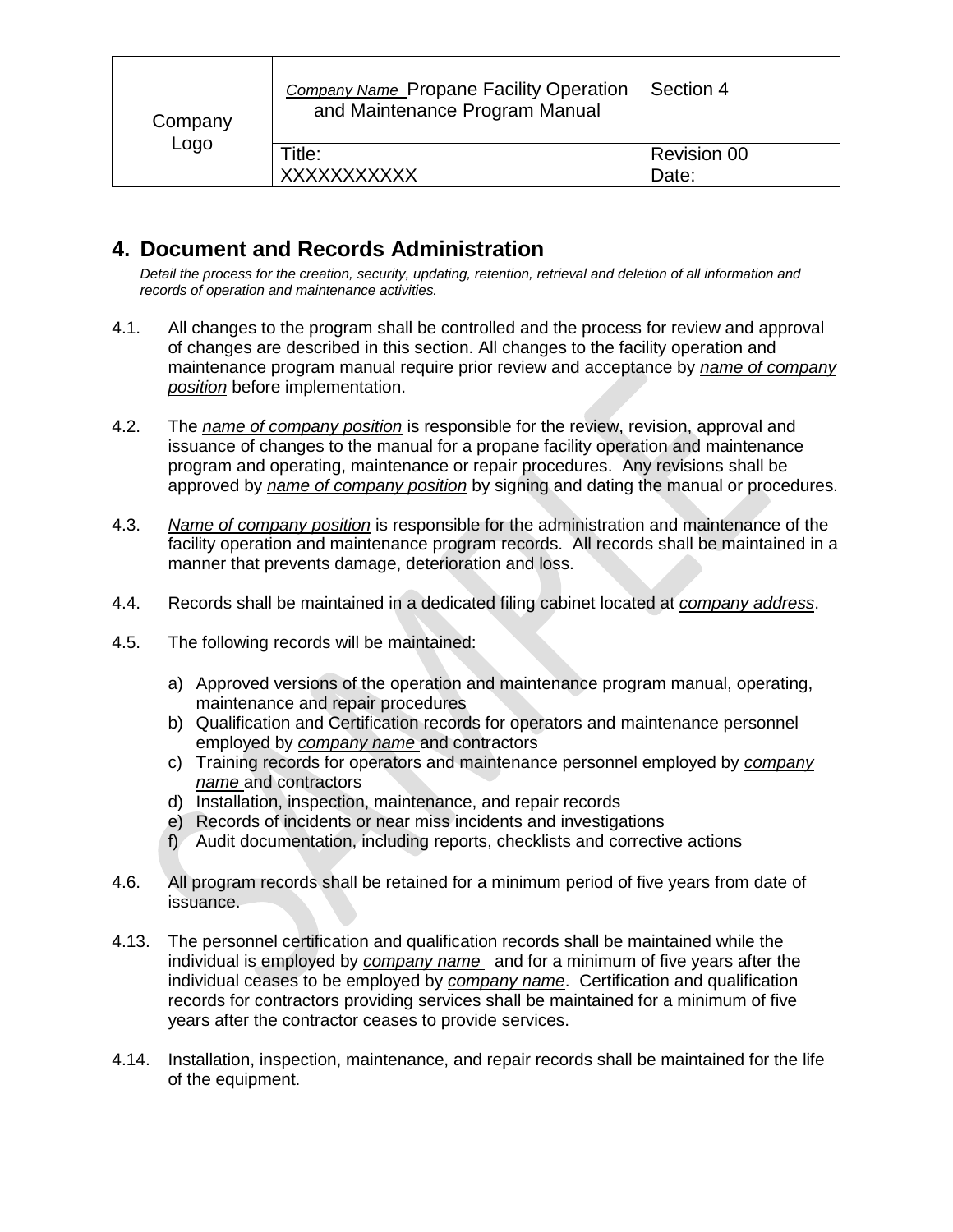| Company<br>Logo | <b>Company Name Propane Facility Operation</b><br>and Maintenance Program Manual | Section 5          |
|-----------------|----------------------------------------------------------------------------------|--------------------|
|                 | Title:                                                                           | <b>Revision 00</b> |
|                 | <b>XXXXXXXXXXX</b>                                                               | Date:              |

## **5. Normal Operation Procedures**

*Detail the process for the development, maintenance and revision of procedures for commissioning of new or modified facilities, normal operations including shutdown, start-up, operating limits and alarm management.*

- 5.1. Operating procedures for the storage, handling, transfer of propane including startup, operation and shutdown of the transfer system and equipment shall be prepared and maintained for each facility. *Name of company position* is responsible for preparing operating procedures and ensuring that the operating procedures are updated, as appropriate, whenever a major change in the equipment or the company organization occurs and prior to the startup of a changed system.
- 5.2. Except where business activities dictate, customers and the general public must be restricted from areas where LP-Gas is stored, transferred and handled.
- 5.3. Signs and other forms of markings within the site or on the equipment should provide appropriate warnings and sufficient information for personnel onsite to work safely and perform duties consistent with operating procedures.
- 5.4. Combustible materials including weeds, long dry grass, tree limbs, planks, pallets and paper products shall be kept at a sufficient distance from propane storage containers in order to reduce the potential of a fire. Combustible materials must be maintained or stored such that they are no closer than 10 feet to the container.
- 5.5. No person, whether that person is an employee, contractor or site visitor, can be allowed to use or carry lighted smoking materials within 25 feet of a tank or vehicle that contains propane, of any point of liquid transfer or when delivering to or connecting to containers. Smoking shall be restricted to a designated smoking area.
- 5.6. Open flames and other ignition sources shall be controlled. Open flames and all other sources of ignition are prohibited in pump houses, cylinder filling rooms and other locations where the presence of propane vapors is likely. Cutting or welding tools, sparking hand tools, portable electric tools (including two-way radios and cell phones) and non-explosion proof electrical equipment prohibited within the classified electrical areas per CSA B149.2 Table 7.6
- 5.7. Open flames and other ignition sources are not prohibited where propane equipment has been purged of all liquid and vapor in accordance with CSA B149.1 Clause 6.23. When open flame or other ignition sources are used around purged equipment, the area shall be monitored to ensure that these locations remain below 1/5 of the lower explosive limit.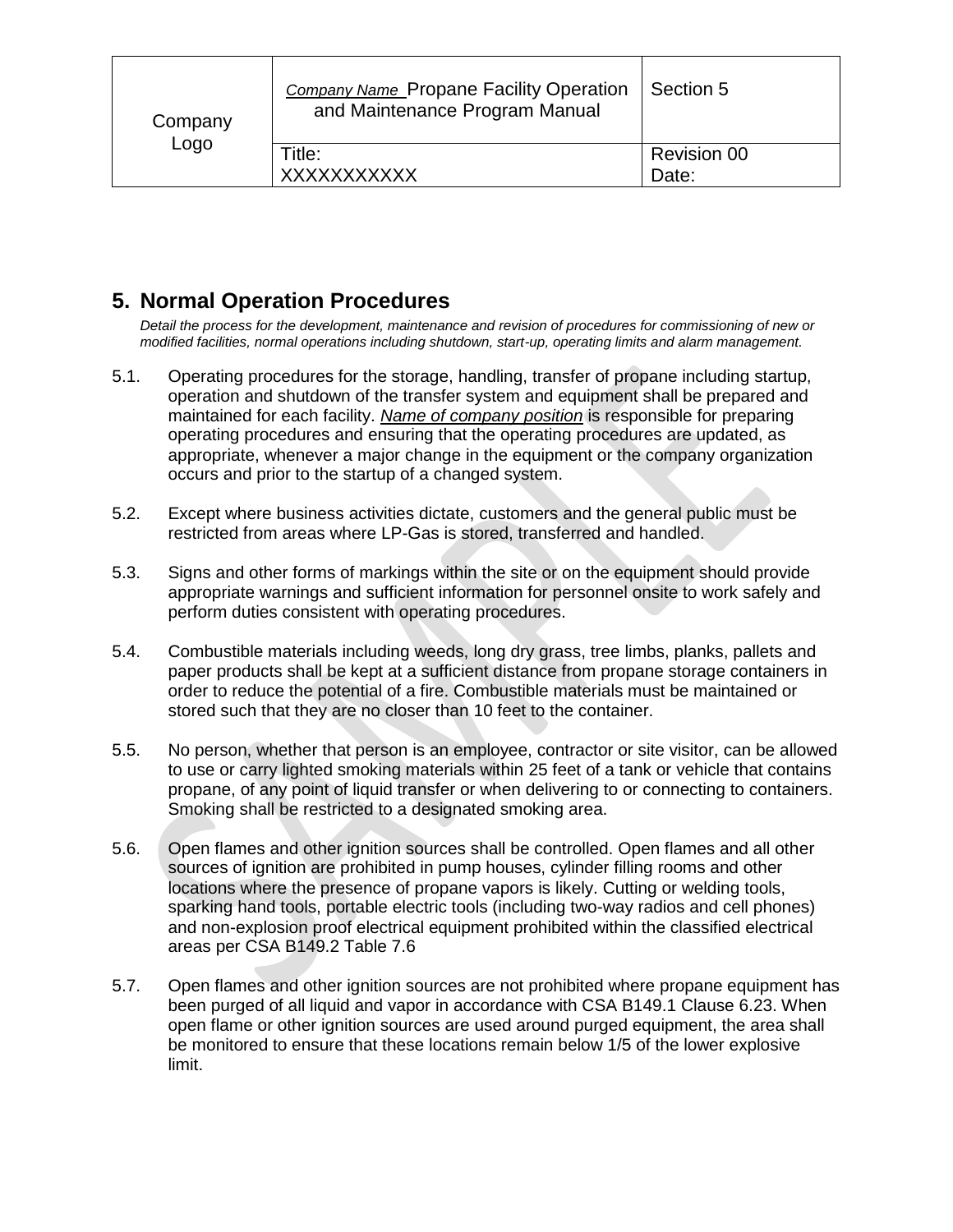| Company<br>Logo | <b>Company Name Propane Facility Operation</b><br>and Maintenance Program Manual | Section 5          |
|-----------------|----------------------------------------------------------------------------------|--------------------|
|                 | Title:                                                                           | <b>Revision 00</b> |
|                 | <b>XXXXXXXXXXX</b>                                                               | Date:              |

- 5.8. Portable cylinders shall be stored in accordance with the requirements of CSA B149.2 Clause 6.5. Cylinder storage shall minimize exposure to excessive temperatures, physical or mechanical damage and tampering.
- 5.9. The individual(s) performing propane transfer operations, filling or evacuating, must be trained in LP-Gas handling procedures, procedures relevant and specific to the transfer operations, and emergency response procedures. During the transfer operation, from the time of original connection through the final disconnect, at least one qualified person must be in attendance. "In attendance" means that the individual must have line of sight of the transfer operation and be in a position to physically take action if required during the operation.
- 5.10. Compressed air, oxygen or any oxidizing gases cannot be injected into containers for the purpose of transferring LP-Gas liquid. These gases can create a flammable gas mixture within the container.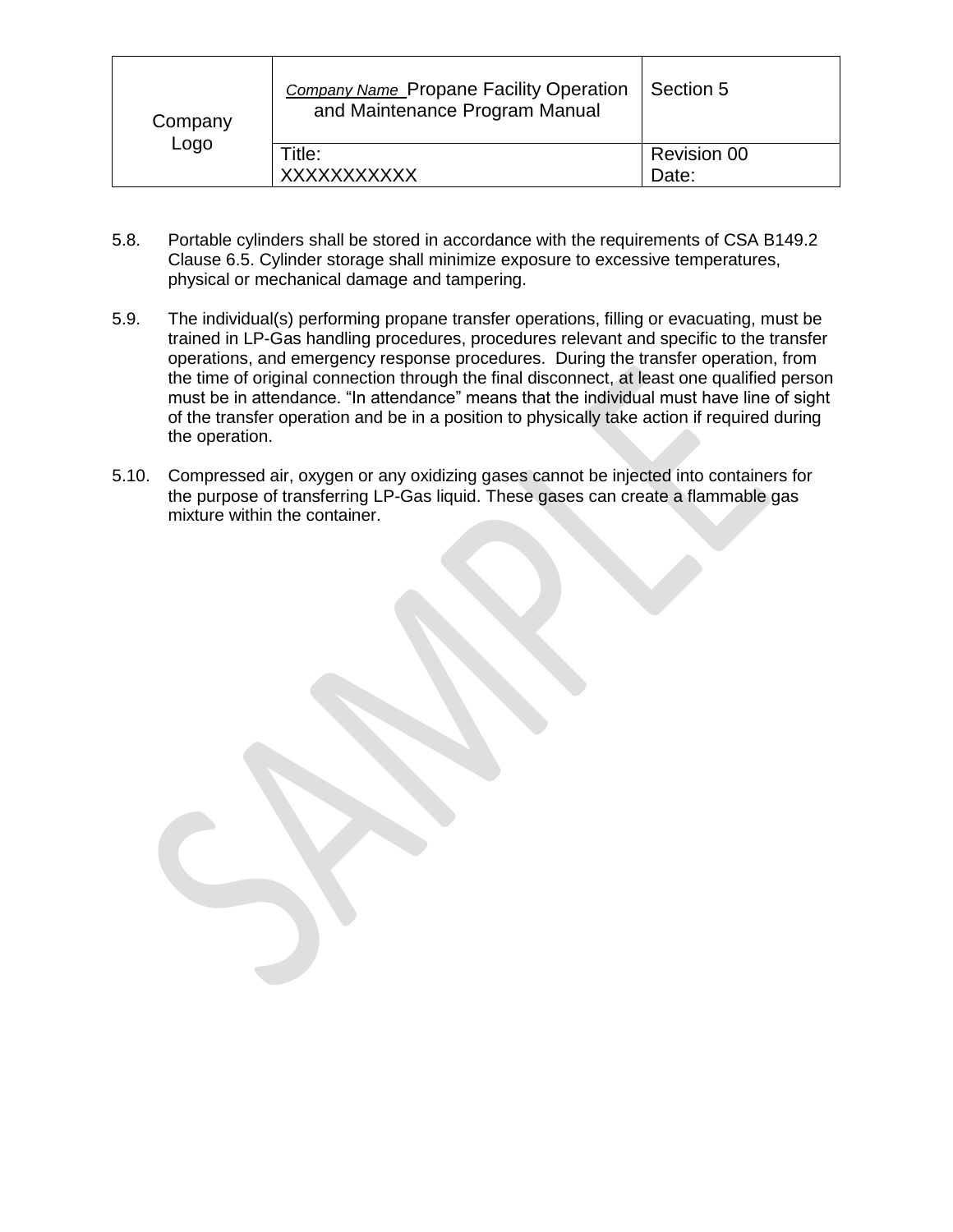| Company<br>Logo | <b>Company Name Propane Facility Operation</b><br>and Maintenance Program Manual | Section 6          |
|-----------------|----------------------------------------------------------------------------------|--------------------|
|                 | Title:                                                                           | <b>Revision 00</b> |
|                 | <b>XXXXXXXXXXX</b>                                                               | Date:              |

## **6. Emergency Procedures**

*Detail the process for the development, maintenance and revision of an emergency response and preparedness plan for an incident that could cause an unintentional or uncontrolled release of propane, fire, explosion or chemical exposure.*

- 6.1. Emergency procedures for incidents that could cause an unintentional or uncontrolled release of propane or a potential safety or health hazard, including fires, explosions or chemical exposures shall be prepared and maintained for each facility. These procedures shall consider the safety of emergency personnel, *name of company*  workers and the public. *Name of company position* is responsible for preparing emergency procedures and ensuring that the emergency procedures are updated, as appropriate, whenever a major change in the equipment or the company organization occurs and prior to the startup of a changed system.
- 6.2. Employees must be immediately evacuated from the danger area when an emergency occurs, and employees are not permitted to assist in handling the emergency, unless they have received specialized training as detailed the following operating procedures:

| <b>OPS 008</b> | Emergency Shutdown and Control of LP-Gas Leaks              |
|----------------|-------------------------------------------------------------|
| <b>OPS 009</b> | Steps to Take in the Event of an Accident Involving Propane |
| OPS 010        | How to Handle LP-Gas Fires with Portable Fire Extinguisher  |
| <b>OPS 011</b> | <b>Emergency Response Guidelines</b>                        |

- 6.3. The following facility data and contact information shall be documented and posted in the facility office for emergency response and support agencies:
	- *a)* Type of Facility:
	- b) Company Name:
	- c) Facility Name (if different):
	- d) Street Address:
	- e) City, Province, Postal Code:
	- f) Facility Telephone Number:
	- g) Company Headquarters (city, province):
	- h) Authorized/Responsible Facility Representative:
	- i) Title/Position of Representative:
	- j) Representative's Emergency Contact Telephone Number(s):
- 6.4. The following contact information shall be documented and posted in the facility office for *name of company* emergency response team:

Fire Department (name): Telephone Number: Emergency Medical Responders (name): Telephone Number: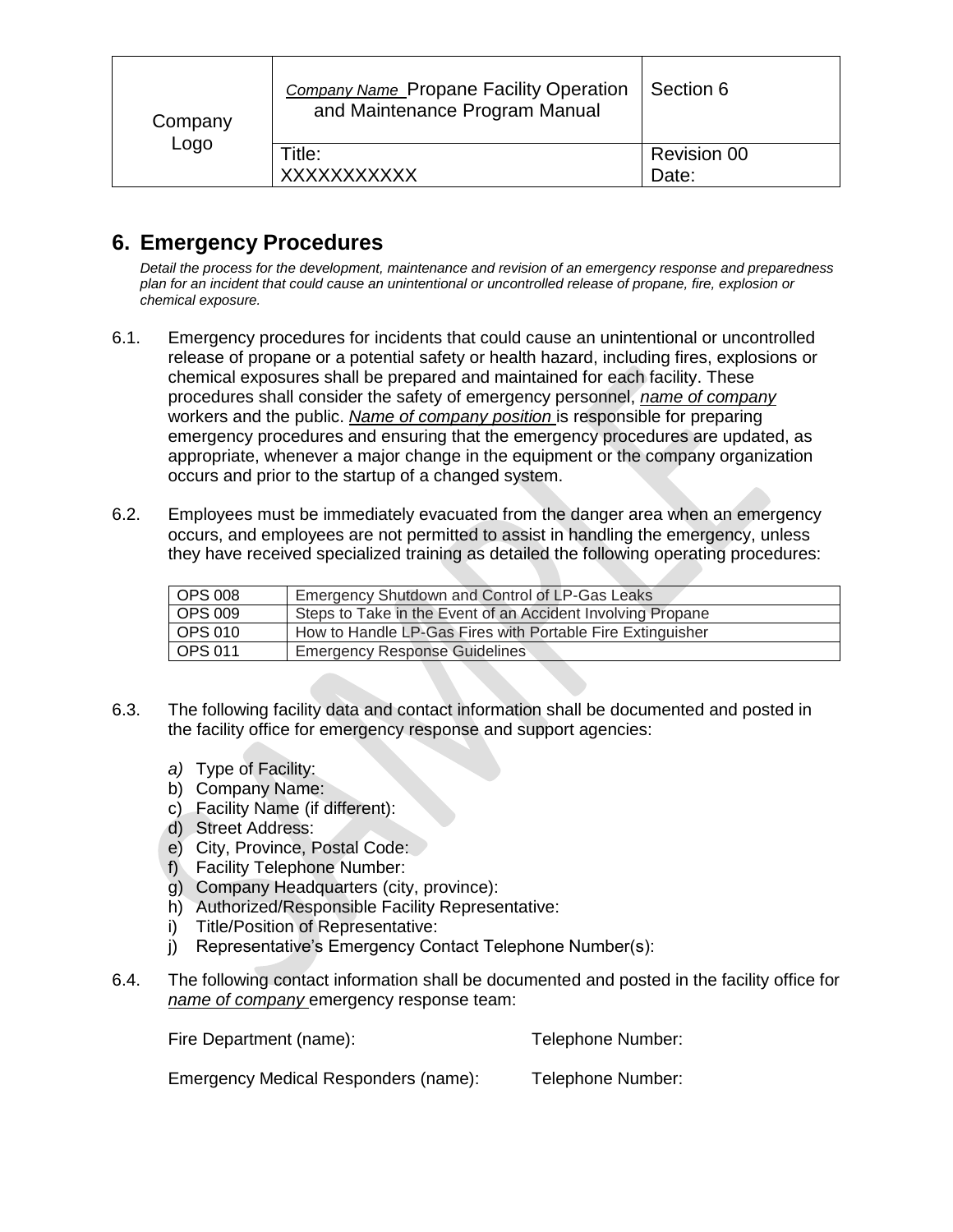| Company<br>Logo | <b>Company Name Propane Facility Operation</b><br>and Maintenance Program Manual | Section 6                   |
|-----------------|----------------------------------------------------------------------------------|-----------------------------|
|                 | Title:<br><b>XXXXXXXXXXX</b>                                                     | <b>Revision 00</b><br>Date: |

Hospital/ Emergency Medical Facility (name): Telephone Number:

Police (name): Telephone Number:

Technical Safety BC Gas Safety Officer (name) Incident or Hazard Reporting Telephone Numbers:

- 6.5. Material Safety Data Sheets for hazardous chemicals shall be filed and maintained in a dedicated file cabinet in the facility office.
- 6.6. *Name of company position* is responsible for preparing and maintaining a facility site plan that identifies the location of fire protection systems and emergency equipment. The plan shall be posted in the facility office. The following information shall be included in the site plan:
	- a) compass directions north/south
	- b) Property lines, adjacent roads and adjacent properties
	- c) Fence lines and vehicle or personnel gates
	- d) Buildings and structures, identified by name and general function
	- e) Locations of bulk storage tanks, capacity in water gallons
	- f) Propane transfer equipment
	- g) facility electrical system controls (i.e., switch gear, main panel, breaker box)
	- h) Emergency Shutoff Valves (location of valve and remote control device)
	- i) Fire monitoring, detection and suppression equipment
		- Monitors
		- Hydrants and hose stations
		- Sprinkler Systems
		- Extinguishers
		- Other sources of water for emergency response
	- j) clearly defined emergency escape routes, assembly points, and shelter areas to be used in emergencies
- 6.7. Emergency equipment and controls shall be marked with signs. Lettering shall be a minimum of 4 in (100 mm) high and shall be red on a white background. Emergency equipment and controls shall be installed in locations that will be accessible in emergency situations.
- 6.8. *name of company position is* designated to take a head count of all workers after evacuation and inform emergency responders of any missing personnel

## **7. Inspection and Monitoring**

*Document inspection and monitoring procedures for the gas systems, equipment and storage containers in the facility. The procedures should be designed to ensure safe operation and to mitigate risks. Inspection and*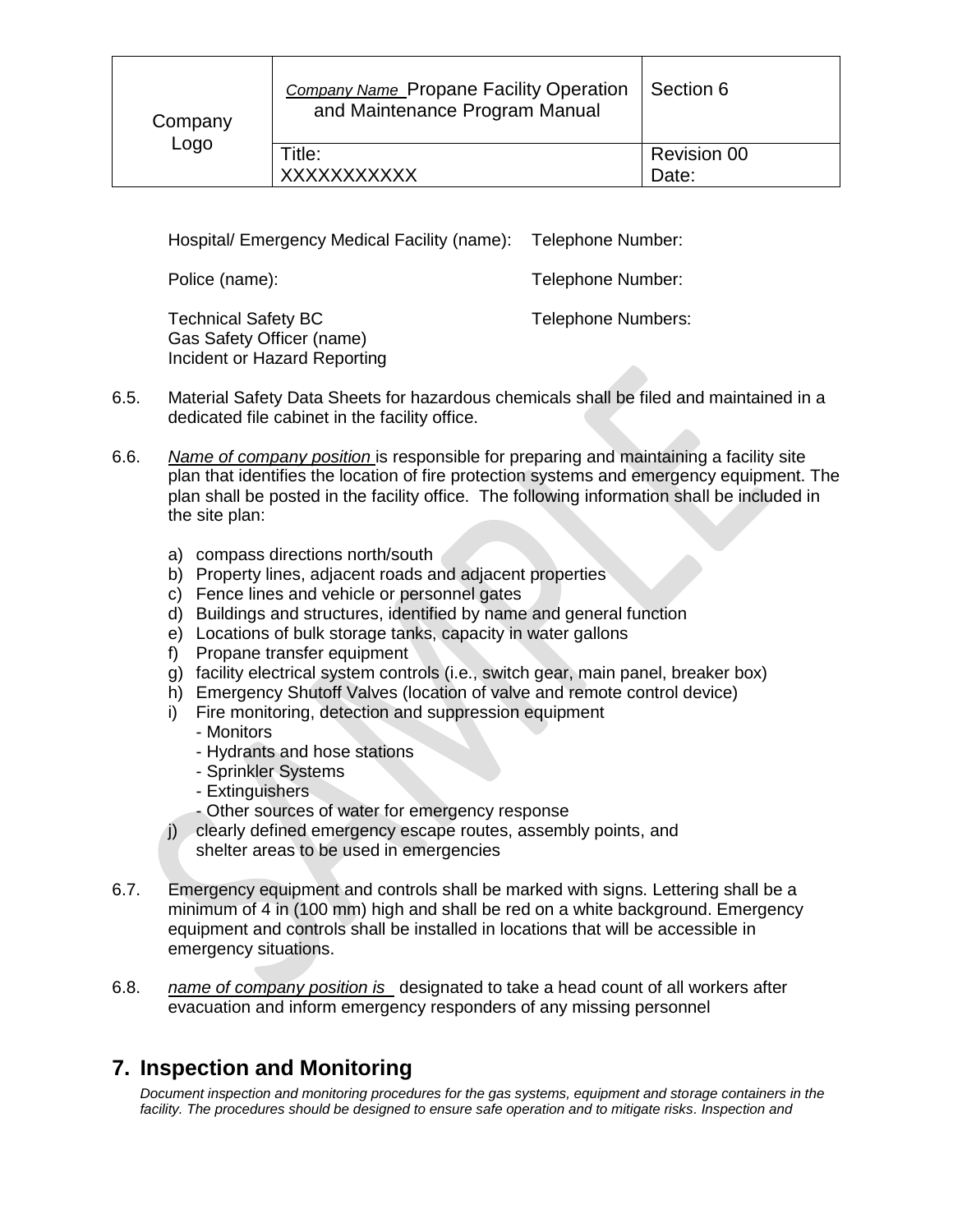| Company<br>Logo | <b>Company Name_Propane Facility Operation</b><br>and Maintenance Program Manual | Section 7                   |
|-----------------|----------------------------------------------------------------------------------|-----------------------------|
|                 | Title:<br>XXXXXXXXXXX                                                            | <b>Revision 00</b><br>Date: |

*monitoring activities should follow relevant regulations, standards, codes and equipment manufacturer's instructions.*

- 7.1. This section defines the responsibility and system for conducting inspection, testing and monitoring of propane dispensing facilities. Inspection and monitoring performed by \_*company name*\_ at propane dispensing facilities will be completed in accordance with the current the *Safety Standards Act*, Gas Safety Regulations, CSA B149.2 and all other applicable codes.
- 7.2. Written procedures provided by equipment manufacturers may be used as manuals for the inspection and testing of propane dispensing equipment.
- 7.3. \_ *Name of company position* will prepare inspection and testing procedures and ensure all procedures conform to \_ *name of company*, work procedures and equipment manufacturer's procedures. Inspection and maintenance procedures shall include the frequency of inspection or testing. Equipment specific inspection plans and strategies for new equipment monitoring shall be developed and implemented within six months of installation. Existing inspection plans will be reviewed annually and updated as required based on inspection results advances in technology, and other information.
- 7.4. All inspection and testing will be carried out in accordance with the procedures prepared by \_ *name of company position.*
- 7.5. Upon completion of the inspection and testing procedure, the \_ *name of company position* will retain all documentation in the inspection and testing file while the equipment is in service with \_ *name of company*. All documentation is subject to audit by the Technical Safety BC. Inspection and testing records provide the tracking and documented verification that the facility is being properly maintained and in a safe condition in accordance with CSA B149.2 and the *Safety Standards Act*. Inspection and testing records for all propane equipment used to store and transfer propane shall be kept at *address of dispensing facility*.
- 7.6. Individuals conducting the inspection and testing shall be trained in the hazards of propane dispensing systems and in inspection and testing procedures applicable to the systems or equipment on which they are working.
- 7.7. Emergency shutoff valves (ESVs) and backflow check valves shall be tested annually for their functionality. ESVs must be specifically tested for:
	- a) Automatic shutoff associated with thermal (fire) actuation.
	- b) Manual shutoff from a remote location.
	- c) Manual shutoff at the valve
- 7.8. Hose assemblies used for liquid transfer must be inspected prior to each use for:
	- a) Damage to the outer cover that exposes the reinforcement.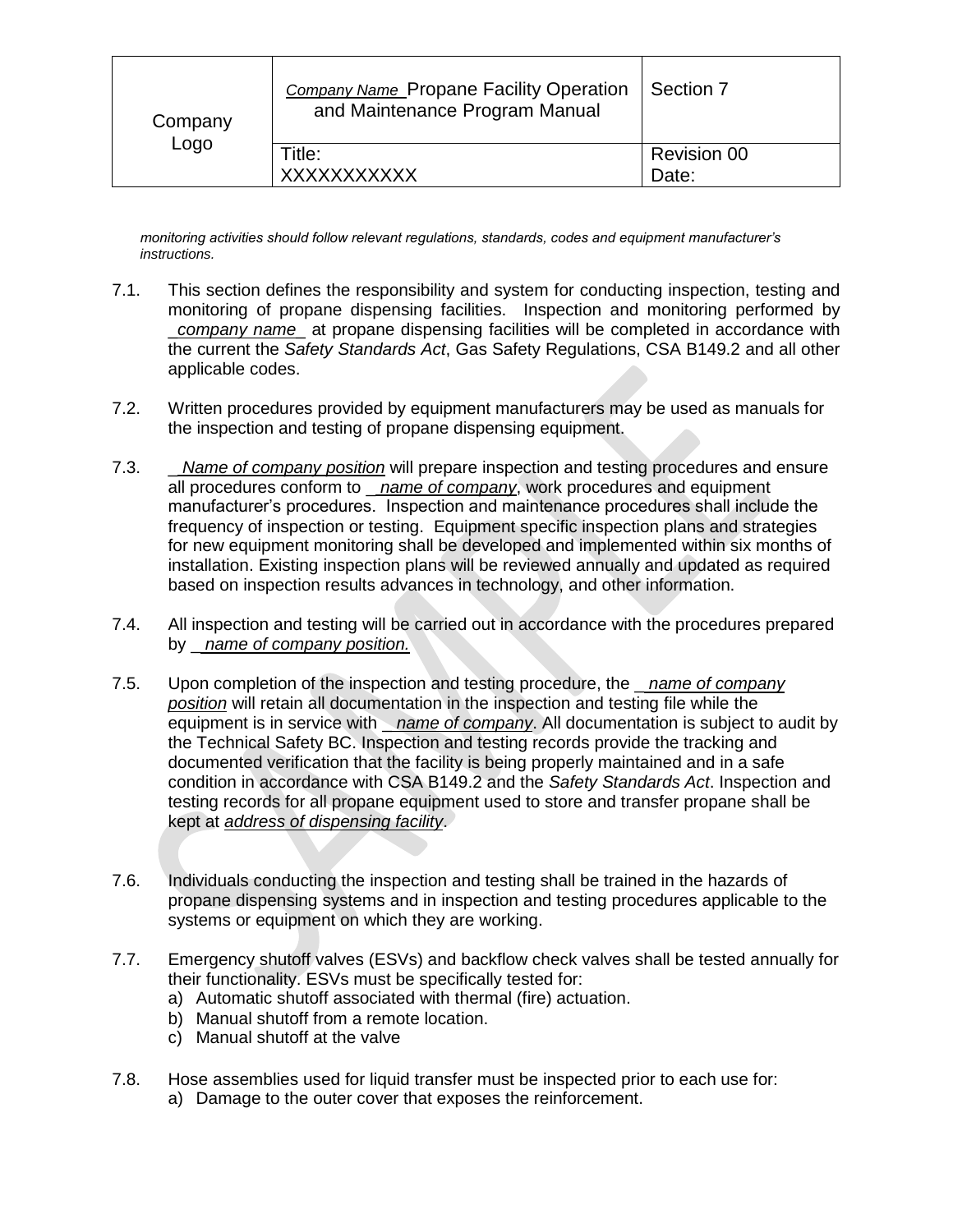| Company<br>Logo | <b>Company Name Propane Facility Operation</b><br>and Maintenance Program Manual | Section 7                   |
|-----------------|----------------------------------------------------------------------------------|-----------------------------|
|                 | Title:<br><b>XXXXXXXXXXX</b>                                                     | <b>Revision 00</b><br>Date: |

- b) Kinked or flattened hose.
- c) Soft spots or bulges in the hose.
- d) Damaged couplings (including loose bolts, missing parts and slippage).
- e) Leakage
- 7.9. All hose assemblies shall be inspected at least annually.
- 7.10. Leaking or damaged hose assemblies must be immediately repaired or removed from service.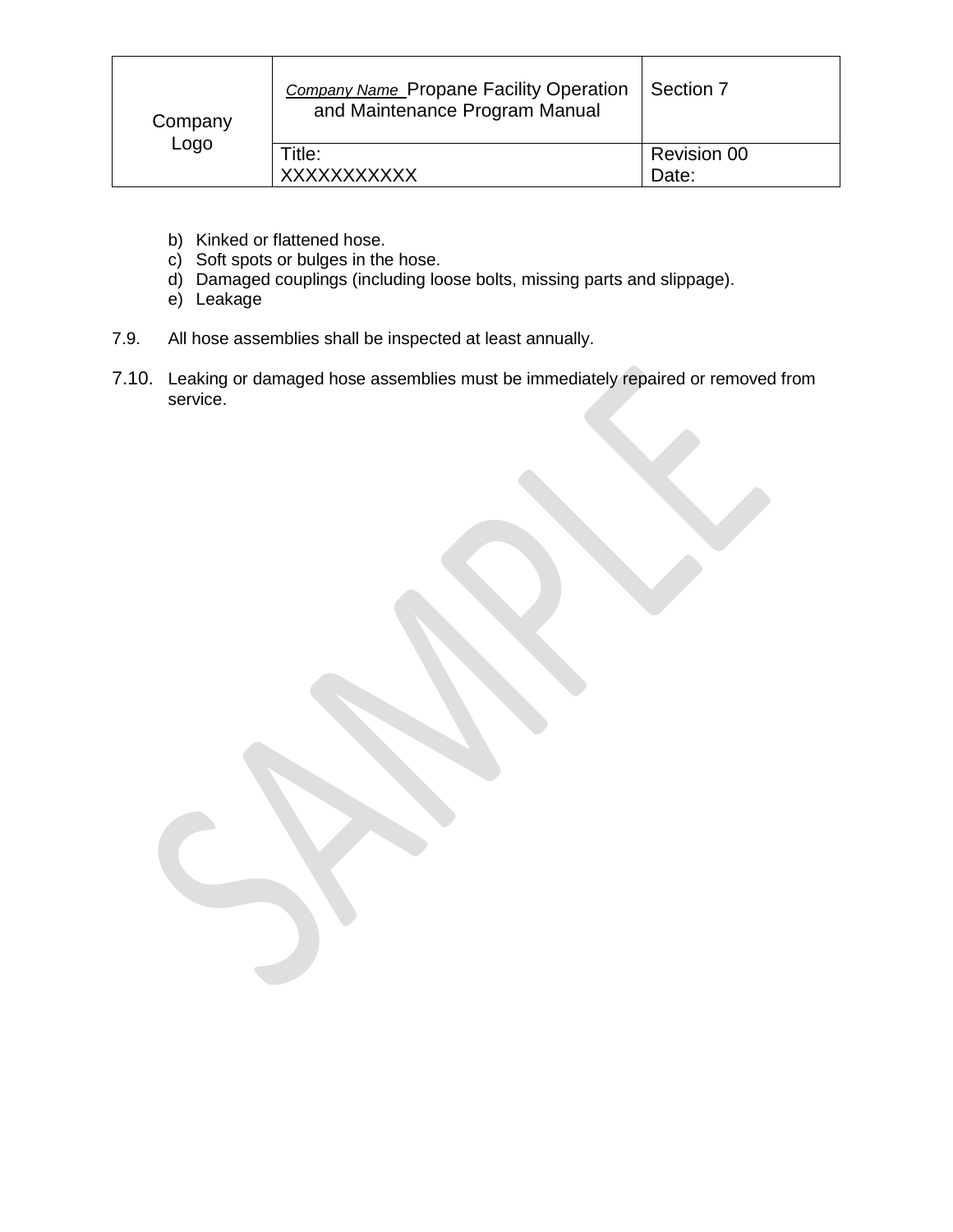| Company<br>Logo | <b>Company Name Propane Facility Operation</b><br>and Maintenance Program Manual | Section 9          |
|-----------------|----------------------------------------------------------------------------------|--------------------|
|                 | Title:                                                                           | <b>Revision 00</b> |
|                 | <b>XXXXXXXXXXX</b>                                                               | Date:              |

## **8. Installation, Maintenance and Repair Methods**

*This section of the manual is intended to provide the administrative controls and information necessary to maintain the mechanical integrity of a propane facility compliance with CSA B149.2 through maintenance manuals and procedures. The manual may include detailed procedures for the work carryout refer to written maintenance procedures developed by the owner/operator or Written maintenance procedures provided by equipment manufacturers. The manual will identify the name and title of the individual responsible for the implementation of these procedures.*

- 8.1. This section defines the responsibility and system for conducting installation, maintenance and repairs to propane dispensing facilities. Repairs and alterations performed by \_*company name*\_ at propane dispensing facilities will be completed in accordance with the *Safety Standards Act*, Gas Safety Regulations, CSA B149.2 and all other applicable codes.
- 8.2. Repairs are defined as work necessary to restore propane equipment to a safe operating condition, provided there is no change from the original design. *Name of company position* is responsible for ensuring all installation and repair of equipment in propane dispensing facilities conforms to the procedures detailed in this manual and is responsible for the completion of any documentation required by this manual or the Safety Standards Act.
- 8.3. Written installation, maintenance and repair procedures provided by equipment manufacturers may be used as manuals for the installation or repair of propane dispensing equipment.
- 8.4. \_ *Name of company position* will prepare installation, maintenance and repair procedures and ensure all procedures conform to \_ *name of company*, work procedures and equipment manufacturer's procedures.
- 8.5. All work will be carried out in accordance with the installation, maintenance and repairs procedures prepared by \_ *name of company position.*
- 8.6. Upon completion of the installation, maintenance and repair procedure, the \_ *name of company position* will retain all documentation in the installation/repair file while the equipment is in service with \_ *name of company*. All documentation is subject to audit by Technical Safety BC. Installation/repair records provide the tracking and documented verification that the facility is being properly maintained and in a safe condition in accordance with CSA B149.2 and the Safety Standards Act. Repair records for all propane equipment used to store and transfer propane shall be kept at *address of dispensing facility*.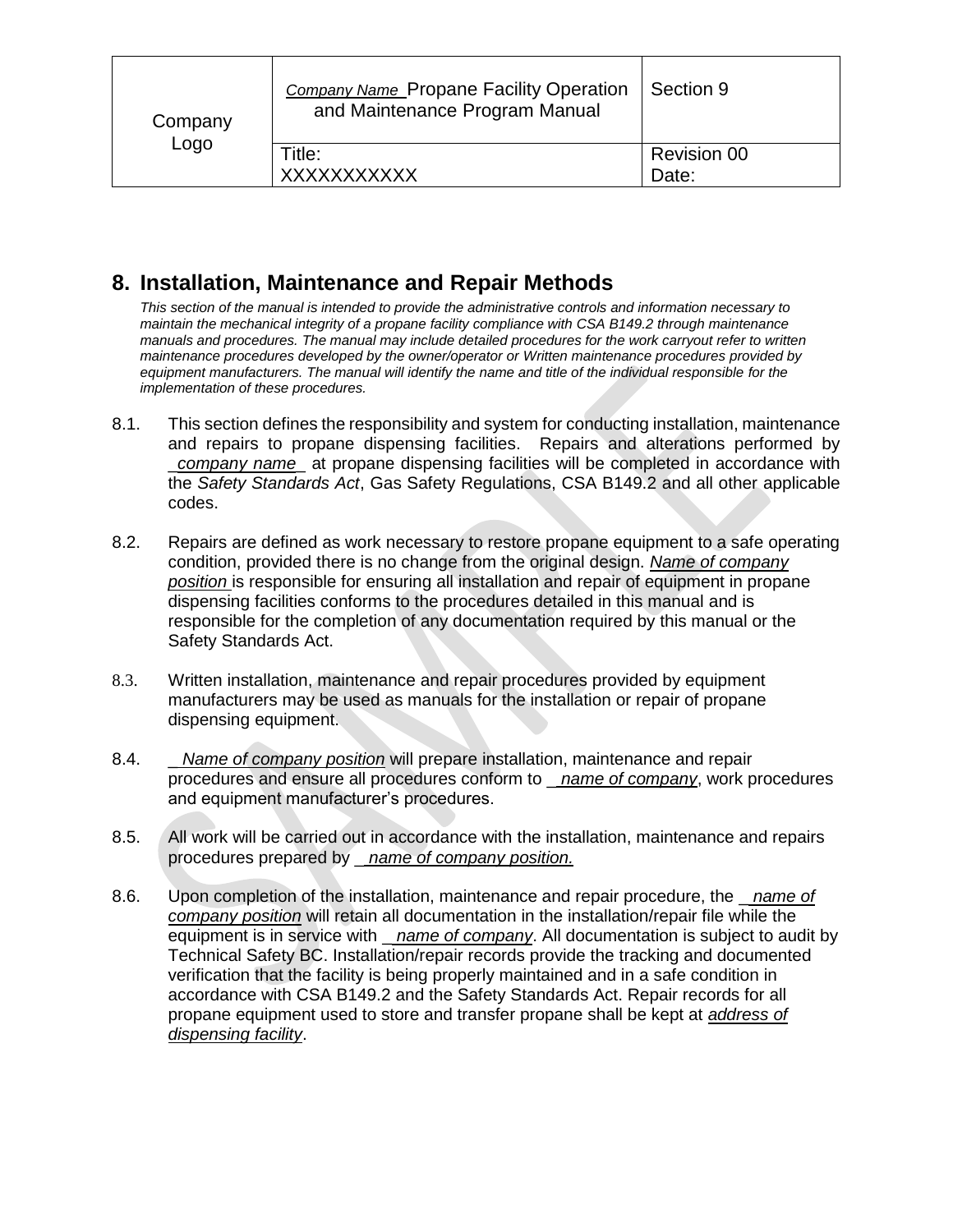| Company<br>Logo | <b>Company Name Propane Facility Operation</b><br>and Maintenance Program Manual | Section 9          |
|-----------------|----------------------------------------------------------------------------------|--------------------|
|                 | Title:<br><b>XXXXXXXXXXX</b>                                                     | <b>Revision 00</b> |
|                 |                                                                                  | Date:              |

8.7. Individuals performing propane equipment installation/repairs shall be trained in the hazards of propane dispensing systems and in installation/repair and testing procedures applicable to the systems or equipment on which they are working. All contractors carrying out propane equipment installation/repairs must train the personnel under their supervision in the hazards of propane dispensing systems and in installation/repair and testing procedures applicable to the systems or equipment on which they are working or ensure that personnel working on propane equipment are under the supervision of a properly trained individual.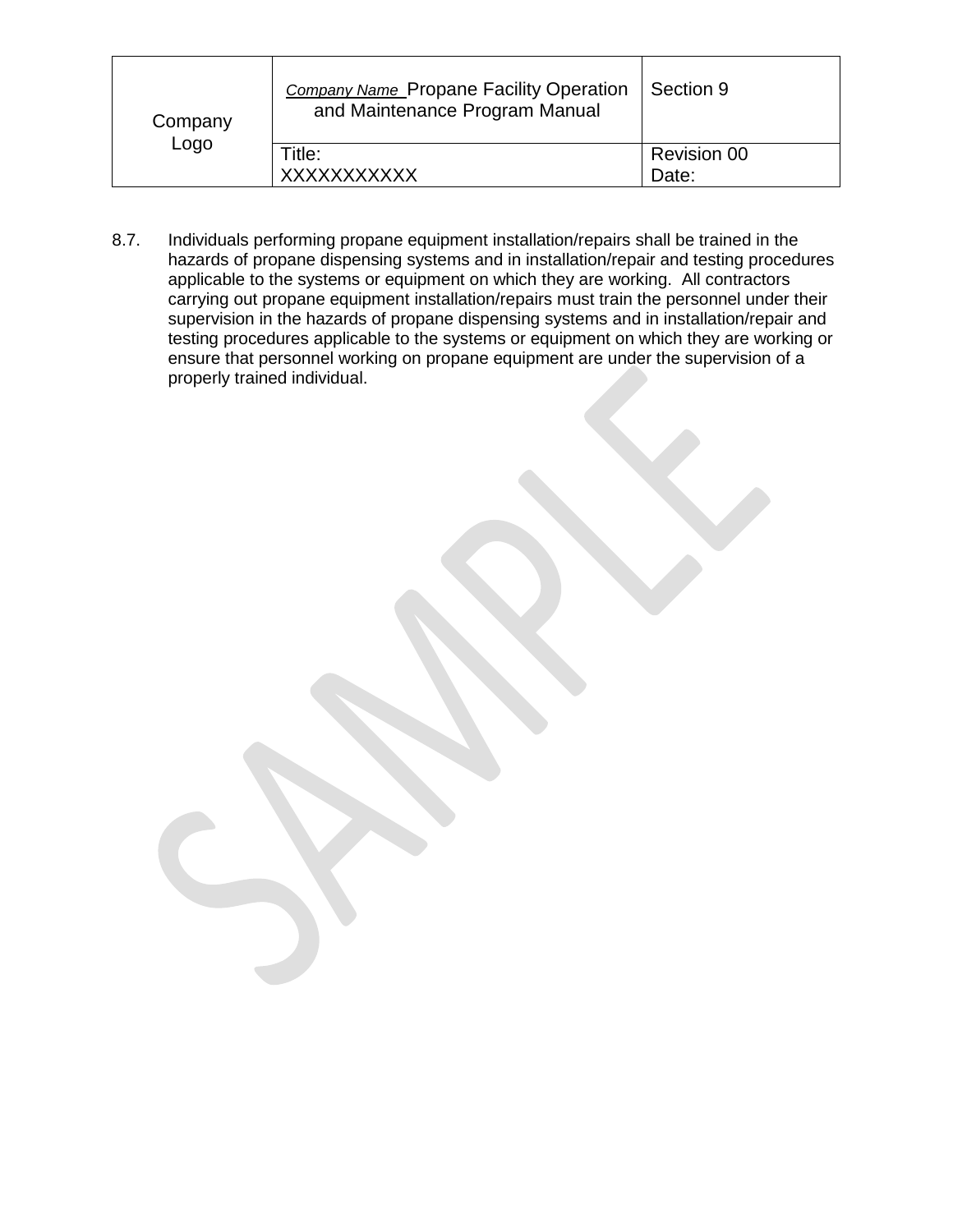| Company<br>Logo | <b>Company Name Propane Facility Operation</b><br>and Maintenance Program Manual | Section 9          |
|-----------------|----------------------------------------------------------------------------------|--------------------|
|                 | Title:<br><b>XXXXXXXXXXX</b>                                                     | <b>Revision 00</b> |
|                 |                                                                                  | Date:              |

## **9. Materials**

- 9.1. The \_ *name of company position* will by means of a Purchase Order (exhibit #1) purchase all pipe, tubing, gas equipment and fittings used in installation, maintenance or repair work.
- *9.2.* The Purchase Order, as a minimum, will contain the Job identification and material specifications substitution of material may not be made without the approval of the \_ *name of company position.*
- 9.3. Upon receiving the material the\_ *name of company position* will check the material for obvious defects or any damage that may have occurred while the material was in transit. All material will be checked against the Purchase Order. If the material is found not to be in compliance with specifications in the purchase it is to be rejected. When it has been determined that the material meets the requirements of the applicable standard the material may be released for the installation, maintenance or repair job. Any material that is in non-compliance shall be identified and segregated until the non-compliance has been resolved.
- 9.4. A copy of the Purchase Order will be retained in the job file.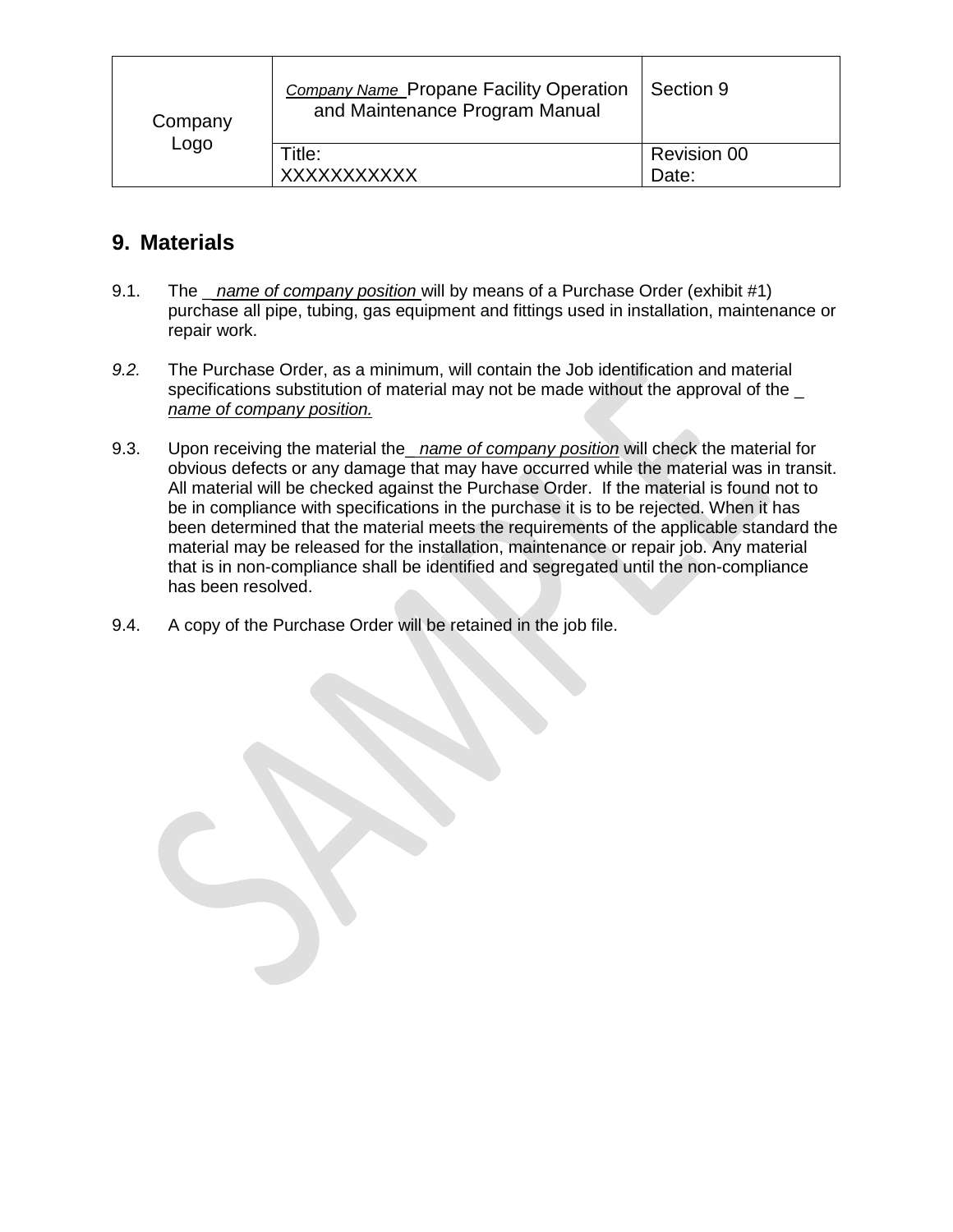| Company<br>Logo | <b>Company Name_Propane Facility Operation</b><br>and Maintenance Program Manual | Section 10         |
|-----------------|----------------------------------------------------------------------------------|--------------------|
|                 | Title:                                                                           | <b>Revision 00</b> |
|                 | <b>XXXXXXXXXXX</b>                                                               | Date:              |

## **10. Incident and Near-miss Investigation**

*Provide a description of the system used to ensure that accidents and unsafe conditions involving propane equipment are reported in accordance with regulatory requirements and establish a formalized process for internal reporting of accidents, incidents and near-miss events, determining the root cause, and taking appropriate action to prevent its recurrence.*

- 10.1. An incident is a failure of a propane equipment resulting from work or operation that causes damage to property, personal injury or death or damage to safety features. Property damage or injury focuses on the impact that the failed equipment may have had to other equipment, property or individuals near or adjacent to the propane equipment. Damage to safety features relates to failures where the damage is limited to the failed propane equipment, does not render the propane equipment inoperative and impairs the safety feature's effectiveness. A safety feature is an aspect of a propane equipment's design, installation, maintenance or operation that is intended to prevent people or property from being exposed to a hazard.
- 10.2. A hazard is anything that is a potential harm to persons or potential property damage. All hazards will be immediately corrected. Hazards shall be immediately reported to Technical Safety BC if the hazard cannot be immediately corrected or the same or similar hazard has repeatedly occurred.
- 10.3. All incidents and hazards shall be reported to Technical Safety BC in accordance with the Safety Standards Act section 36, the Safety Standards General Regulation section 34, the Gas Safety Regulation section 54 and Information Bulletin IB-GA 2017-03. *Name of company position* is responsible for reporting to Technical Safety BC.
- 10.4. Incidents and hazards shall be reported Technical Safety BC using the link "Report an Incident or Hazard" on their website home page at www.techncal safetybc.ca or their customer service line at 1-866-566-7233. Voicemail and email messages made to Technical Safety BC employees reporting incidents and hazards are not considered to have been reported to Technical Safety BC as required by regulation.
- 10.5. Incidents resulting in an injury, fatality, damage to propane equipment or property shall be reported as soon as practicable and not longer than 24 hours after the incident.
- 10.6. Unless it is necessary to rescue a person, prevent injury or to protect property no one shall remove, disturb or interfere with anything in, on or about the place where an incident has occurred.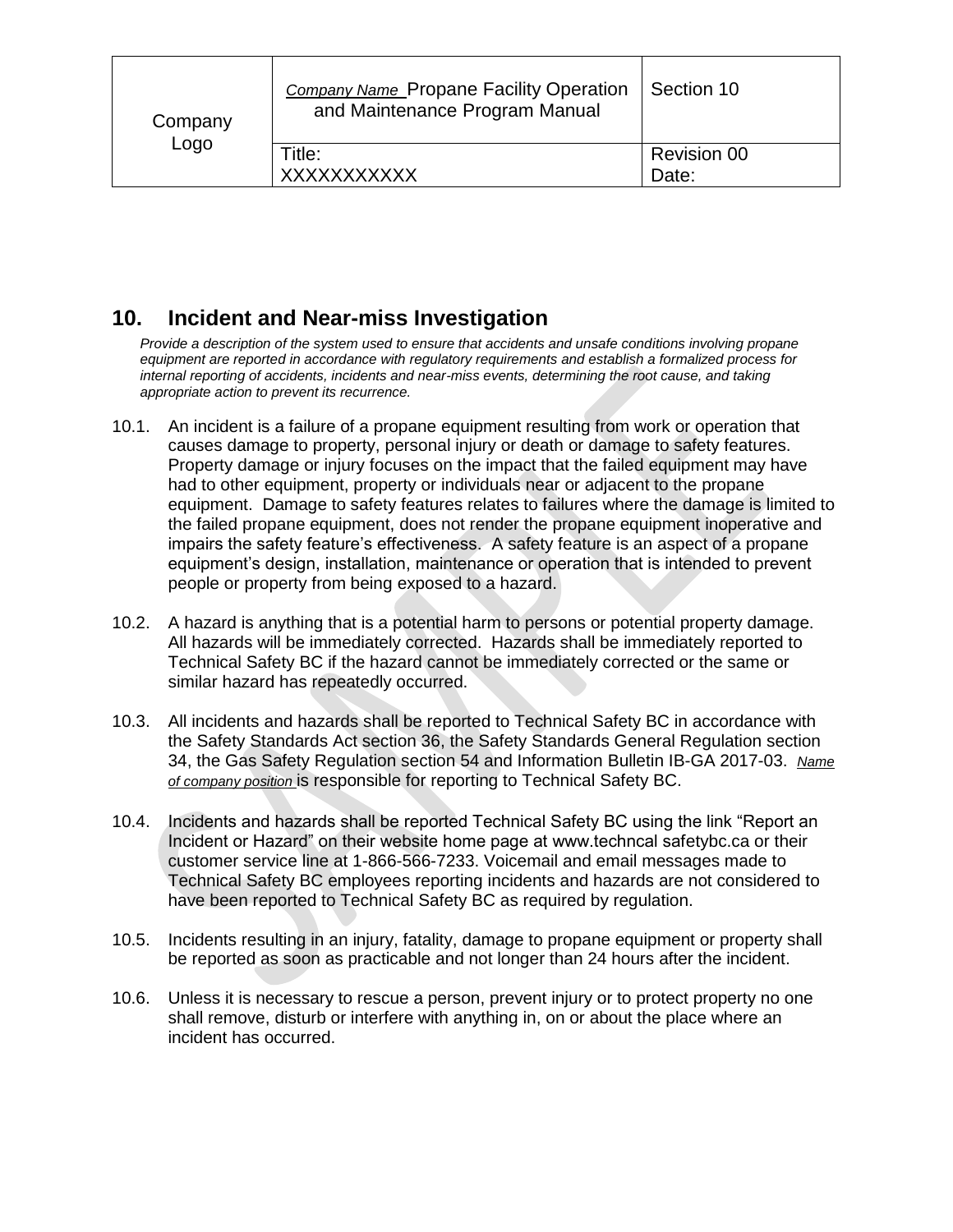| Company<br>Logo | <b>Company Name Propane Facility Operation</b><br>and Maintenance Program Manual | Section 10         |
|-----------------|----------------------------------------------------------------------------------|--------------------|
|                 | Title:                                                                           | <b>Revision 00</b> |
|                 | <b>XXXXXXXXXXX</b>                                                               | Date:              |

- 10.7. Any propane equipment beyond repair or in an unsafe condition must be taken out of service. *Name of company position* shall promptly notify Technical Safety BC about the equipment's condition and location.
- 10.8. *Name of company position* shall be immediately be notified of all incidents, hazards and any equipment in an unsafe condition. *Name of company position* shall ensure that the incident or hazard scene is secured and equipment is isolated.
- 10.9. *Name of company position* shall control the scene of an incident or hazard to ensure that the site is not disturbed by:
	- a) establishing a physical perimeter around the incident/hazard site
	- b) assigning an individual to control the entry to the incident/hazard site
	- c) posting signs to ensure unauthorized persons do not enter the incident/hazard site
	- d) maintain a log to record the names and times of persons who enter/leave the incident/hazard site and any evidence found or moved at the site
- 10.10. *Name of company position* shall ensure the incident/hazard site is safe before entering. *Name of company position* shall determine what safety equipment is required to safely enter the incident/hazard site. All investigators entering the site shall use safety equipment.
- 10.11. *Name of company position* is responsible or incident/hazard investigation and shall collect evidence consisting of testimonies, records, documents, and objects including:
	- a) the names of everyone involved, near, present or aware of the possible contributing factors or sequence of events.
	- b) information about the design and operation of the device or equipment involved, failures of equipment or safety devices and non-compliances to codes or standards.
	- c) the exact location, note all relevant facts, including lighting, weather, floor conditions at the time of the incident
	- d) the exact time, date, and other factors that may have contributed to the incident/hazard such as shift change, maintenance schedules, etc.
	- e) a description of the usual sequence of events and actual sequence of events before, during, and after the incident
	- f) test results or findings from examinations of the equipment involved in the incident
	- g) visual observations, photographs or sketches of the scene
- 10.12. *Name of company position* shall interview witnesses as soon as possible after the incident/hazard to maximize the accuracy of information being recollected, collect and reconstruct factual accounts of the incident/hazard. Witness statements shall be documented and signed by the witnesses.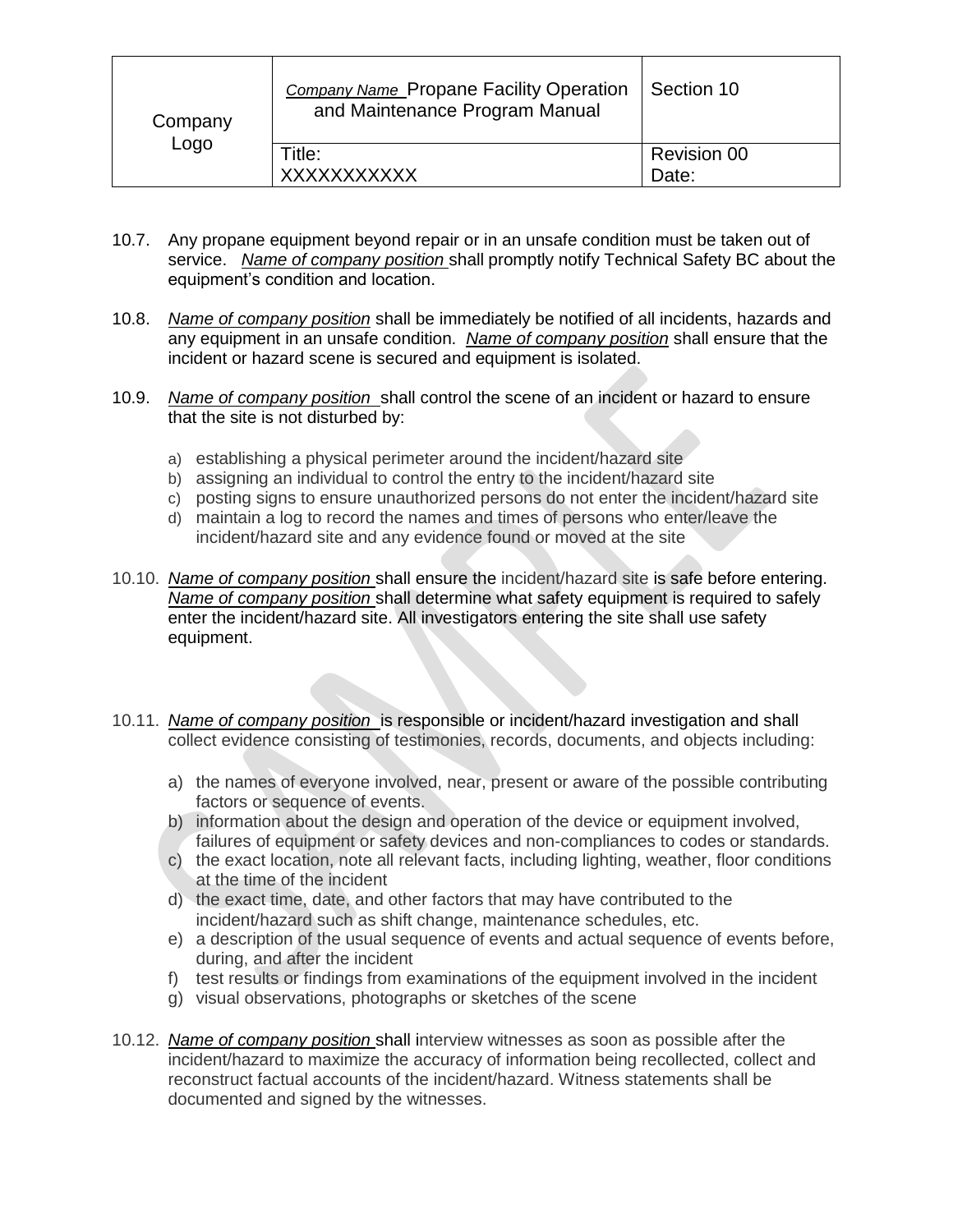| Company<br>Logo | <b>Company Name Propane Facility Operation</b><br>and Maintenance Program Manual | Section 10                  |
|-----------------|----------------------------------------------------------------------------------|-----------------------------|
|                 | Title:<br><b>XXXXXXXXXXX</b>                                                     | <b>Revision 00</b><br>Date: |
|                 |                                                                                  |                             |

10.13. Incident investigators shall identify possible direct and indirect causes to determine the fundamental cause of the incident*.* If required external technical experts, shall be used to conduct specialized tests. Determine whether the incident occurred due to noncompliance or other safety issues with regulations or codes or standards.

#### 10.14. *Name of company position* shall prepare a written incident/hazard report that documents:

- a) a summary of the incident/hazard investigation process which documents actions taken, witnesses, evidence collected and photographs
- b) what, where, when, how, and why it happened.
- c) who was involved
- d) actual or potential fatalities, injuries, or extensive property damage.
- e) any regulatory non-compliances or other safety issues that may have caused the incident or contributed to it.
- f) any other non-compliances were observed during the investigation.
- g) recommended corrective actions and follow-up inspection activities to ensure corrective action is completed and effective in preventing further incidents/hazards
- 10.15. All incident/hazards reports shall be reviewed and accepted by *Name of company position.*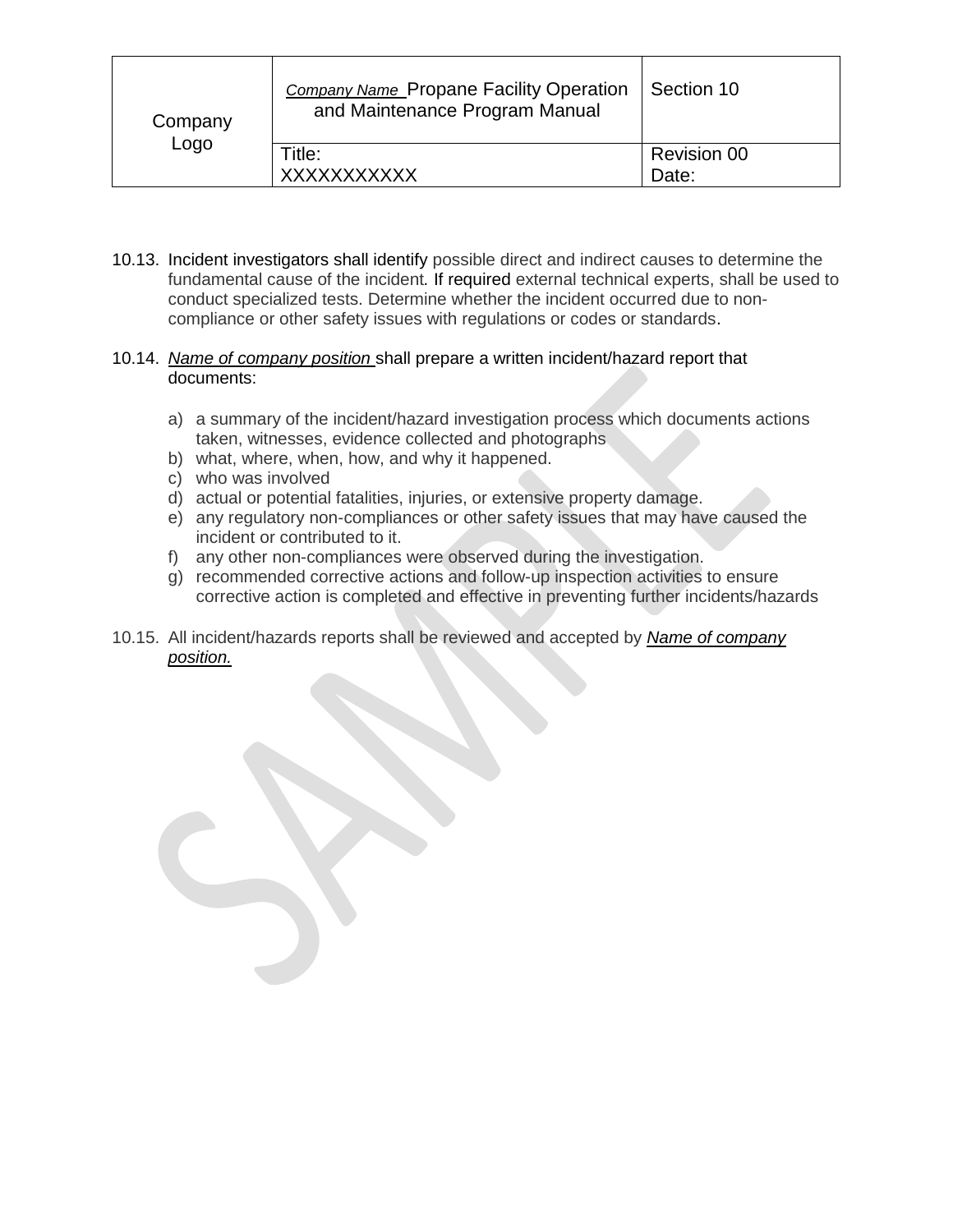| Company<br>Logo | <b>Company Name Propane Facility Operation</b><br>and Maintenance Program Manual | Section 11         |
|-----------------|----------------------------------------------------------------------------------|--------------------|
|                 | Title:                                                                           | <b>Revision 00</b> |
|                 | <b>XXXXXXXXXXX</b>                                                               | Date:              |

## **11. Change Management**

*Management of Change is a formal system to evaluate, authorize, and document changes before they are made and to ensure that the changes made do not adversely affect integrity or safety within the facility.*

- 11.1. The management of change procedure applies to any permanent or temporary change during the design, construction, installation, operation, maintenance modification, and decommissioning of propane dispensing.
- 11.2. *Name of company position* is responsible to review changes and new editions of the Safety Standards Act, Gas Safety Regulation and CSA B149.2 Propane Storage and Handling Code to identify any required changes to the program manual as a result of the changes. This review shall be documented and maintained in the program records.
- 11.3. Whenever a change in equipment or the dispensing system occurs, the facility operation and maintenance program shall be reviewed and revised to address the new equipment. Any affected operation, emergency and maintenance procedure(s) shall be updated.
- 11.4. A change in facility ownership, organization or position responsibilities requires a review of the facility operation and maintenance program. Any section of the facility operation and maintenance program impacted by the changes shall be revised. Any affected operation, emergency and maintenance procedure(s) shall be updated.
- 11.5. If the property adjacent to a propane dispensing facility is rezoned, developed or the use of the property changes the facility operation and maintenance program shall be reviewed. Clearances shall be reviewed for conformance to CSA B149.2 Clause 7.16 and 7.19. Any affected operation, emergency and maintenance procedure(s) shall be updated.
- 11.6. *Name of company position* is responsible for conducting a pre-start up safety review prior to implementing any change. A checklist of requirements shall be developed for every change and to be signed off prior implementing a change.
- 11.7. *Name of company position* shall ensure that training is completed to ensure personnel are aware of any change to operating or maintenance procedures and its impact to their work.
- 11.8. *Name of company position* shall ensure records of all changes are maintained. The record of change shall include:
	- a) regulatory approvals
	- b) revision and updates to operating and or maintenance procedures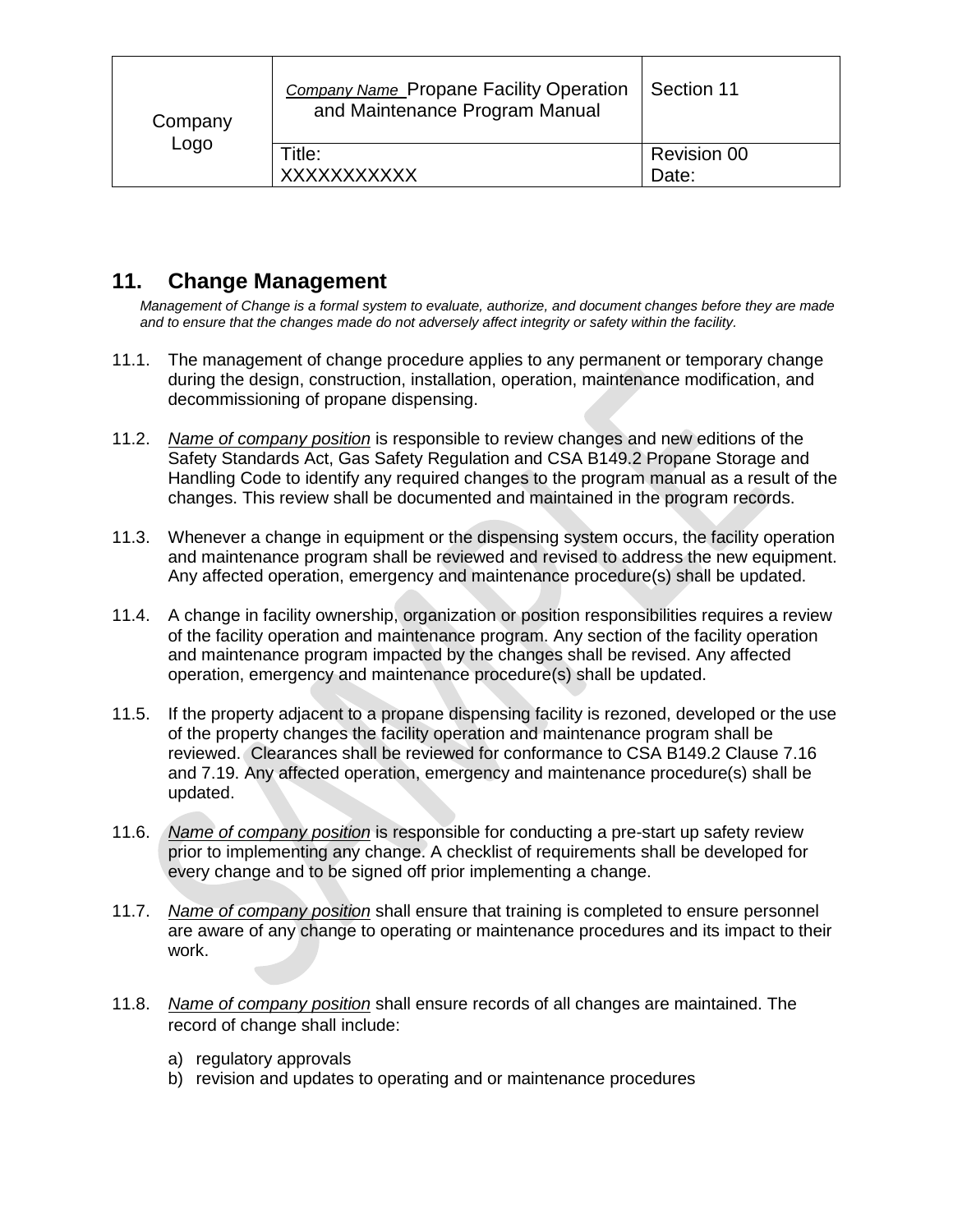| Company<br>Logo | <b>Company Name Propane Facility Operation</b><br>and Maintenance Program Manual | Section 11         |
|-----------------|----------------------------------------------------------------------------------|--------------------|
|                 | Title:                                                                           | <b>Revision 00</b> |
|                 | <b>XXXXXXXXXXX</b>                                                               | Date:              |

c) training provided and verification of staff competency for revised operating and or maintenance procedures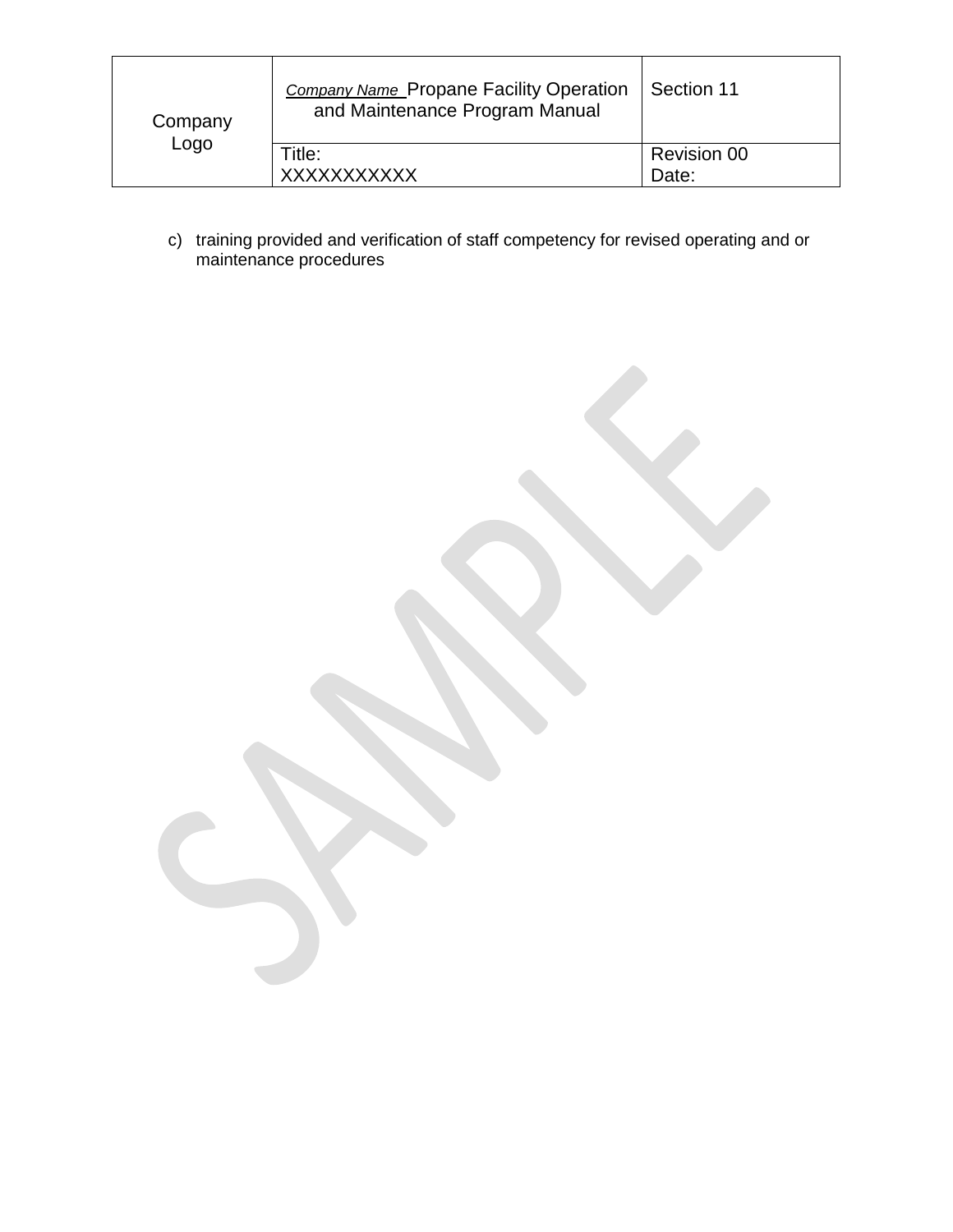| Company<br>Logo | <b>Company Name Propane Facility Operation</b><br>and Maintenance Program Manual | Section 12         |
|-----------------|----------------------------------------------------------------------------------|--------------------|
|                 | Title:                                                                           | <b>Revision 00</b> |
|                 | <b>XXXXXXXXXXX</b>                                                               | Date:              |

## **12. Internal Audits and Control of Program Non-conformances**

- 12.1. A system of planned and periodic audits of operation and maintenance activities shall be carried out to verify compliance with the applicable requirements of the propane facility operation and maintenance program. The audits are to determine to the program's effectiveness and identify areas for improvement. *Name of company position* is responsible to implement program audits and to ensure that at a minimum an annual audit is performed.
- 12.2. The audits shall be documented by the auditor and the results shall be reviewed by *Name of company position*. Follow-up actions, including re-audit of deficient areas shall be taken when indicated on the Corrective Action Request form (exhibit 5).
- *12.3.* The *Name of company position* shall appoint the auditor to carry out the program audits. The auditor shall not have any direct responsibility in any areas being audited and shall have knowledge and skills in audit principles, procedures and techniques, requirements of the propane facility operation and maintenance program and the requirements of CSA B149.2.
- 12.4. The audits shall be performed using an audit checklist which will also serve as the audit report. Any non-conformances that are identified during the audit shall be addressed and the action taken documented. The auditor is responsible for following-up on the audit findings and ensuring that actions were completed.
- 12.5. *Name of company position* is responsible to maintain records of the audit documentation which shall be made available upon request to Technical Safety BC for review.
- 12.6. All *Name of company* personnel shall report conditions or activities which are not conducted in accordance with this propane facility operation and maintenance program. When such an activity or condition is identified, it shall be documented and submitted to *Name of company position* for action shall review the documentation to determine the corrective actions and preventive actions necessary to prevent reoccurrences. Records of the corrective actions shall be maintained.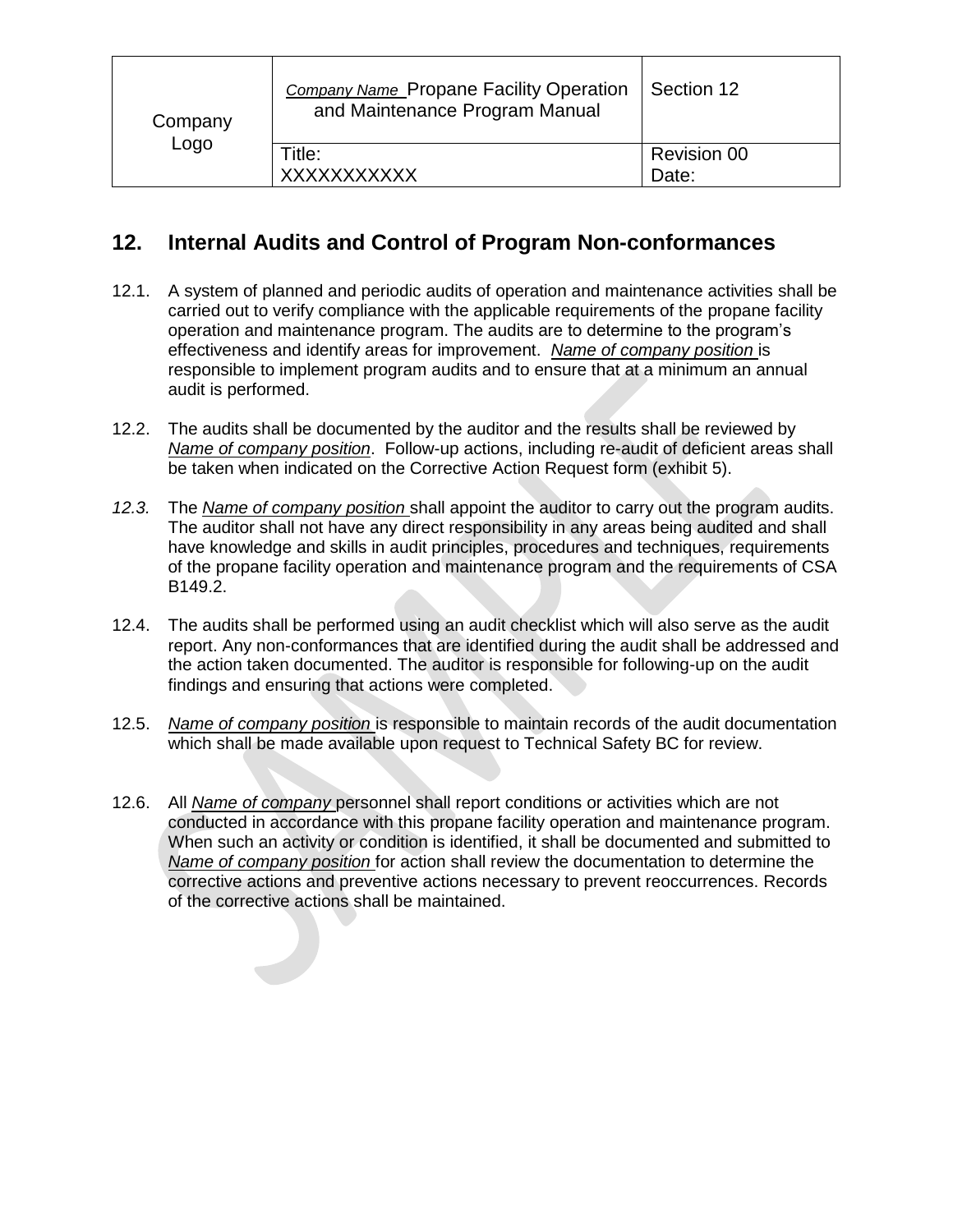| Company<br>Logo | <b>Company Name Propane Facility Operation</b><br>and Maintenance Program Manual | Section 13                  |
|-----------------|----------------------------------------------------------------------------------|-----------------------------|
|                 | Title:<br><b>XXXXXXXXXXX</b>                                                     | <b>Revision 00</b><br>Date: |
|                 |                                                                                  |                             |

## **Management Review**

- 13.1. *Name of company position* is responsible to review the overall adequacy and effectiveness of the propane facility operation and maintenance program at least annually. Audit reports, installation, inspection, maintenance and repair records and nonconformance documentation will be considered as part of the review.
- 13.2. The results of the review shall be documented and copies provided copies of the documented results provided to the *Name of company position*.